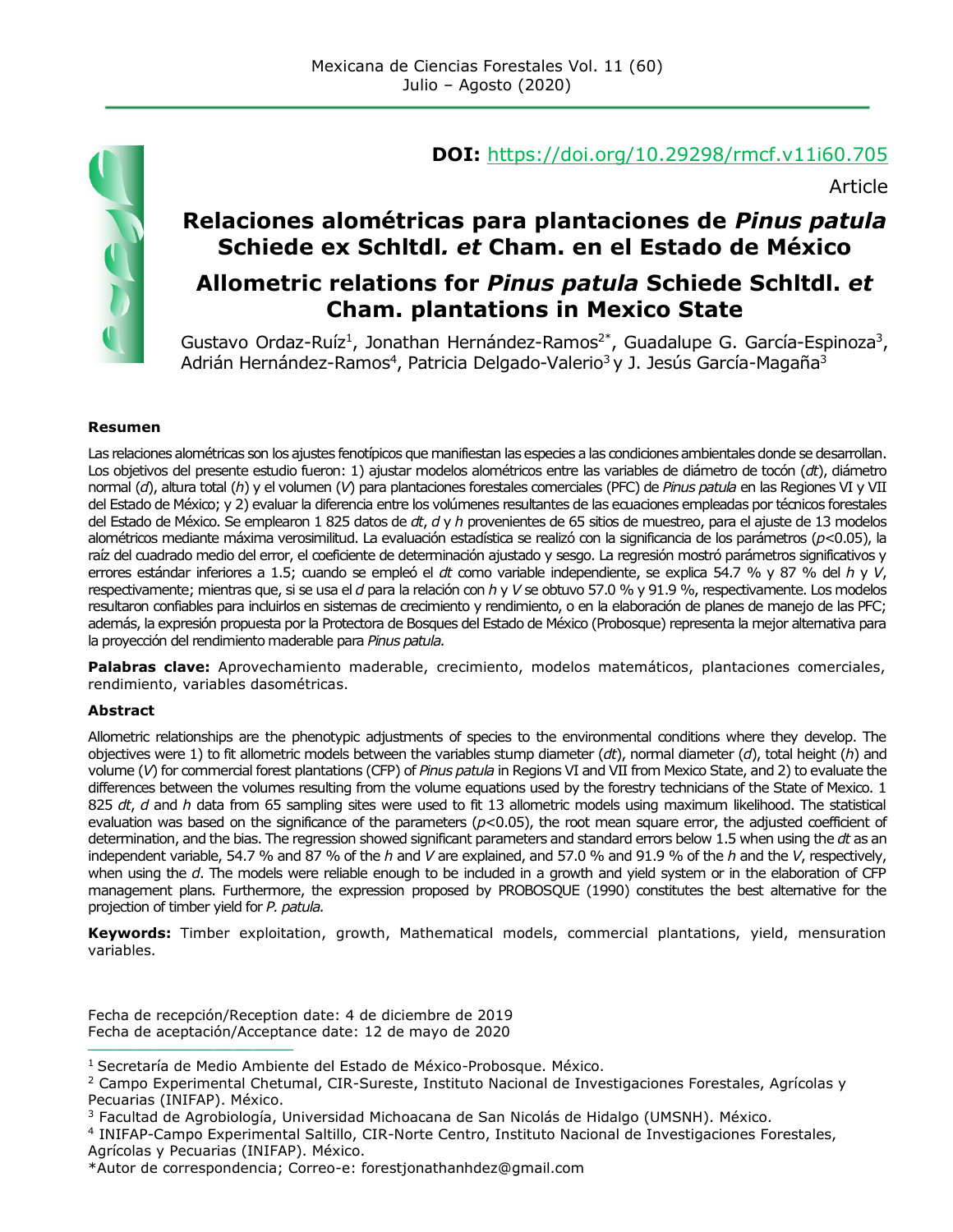# **Introduction**

Nearly 269 600 ha of commercial forest plantations have been established in Mexico (CFP) (Semarnat-Conafor, 2014a), reducing the pressure on the natural forests, promoting private investment and social development (Semarnat-Conafor, 2014b), and favoring the reconversion of degraded or unproductive areas into woodland (Probosque, 2019).

In the State of Mexico, the establishment of forest plantations (FP) has exhibited an upward trend; 65 ha were reported by 2003; 504 ha, by 2008, and approximately 537 ha by 2014, with a total of 3 070 ha of FP established between 2000 and 2014 (Semarnat-Conafor, 2015a; Probosque, 2019). Nearly 81 % of the forest plantations have been established with species of the *Pinus* genus (Semarnat-Conafor, 2015b), which must be managed using quantitative forestry tools.

Knowledge of the allometric relationships between the species and the environment in which they grow is essential for an adequate management ofFPs because they influence their growth and development (Semarnat- Conafor, 2014b).

Allometric relationships are a reflection of the adaptations of the species to the environmental conditions of the place where they develop (Niklas, 1995; Gildardo *et al.*, 2011) and can be quantified through a regression analysis and represented mathematically by means of allometric equations (Diéguez *et al.,* 2003; Corral *et al.*, 2007; Picard *et al.*, 2012).

In the forest area, allometric relationships have been modeled between the stump diameter (*sd*) and the normal diameter (*d*) (Benítez *et al.,* 2004;Pompa *et al.*, 2009), the *sd* and the total height (*h*) (Diéguez *et al*., 2009; Hernández *et al.*, 2017b; Hernández *et al.* 2018), the *d* and the volume (*V*) (Martínez and Acosta, 2014; García *et al.*, 2017), biomass (*B*) (Návar *et al.*, 2013) or carbon (*C*) (Martin *et al.*, 1998; Méndez *et al.*, 2011).

In the State of Mexico, the rate of establishment of CFPs has increased and has played an important role in the development and growth of the forest sector (Probosque, 2019). However, there are certain management problems, such as clandestine felling, loss of plantations due to meteorological causes or health issues, which make it necessary to have quantitative tools for assessing the volumetric losses in these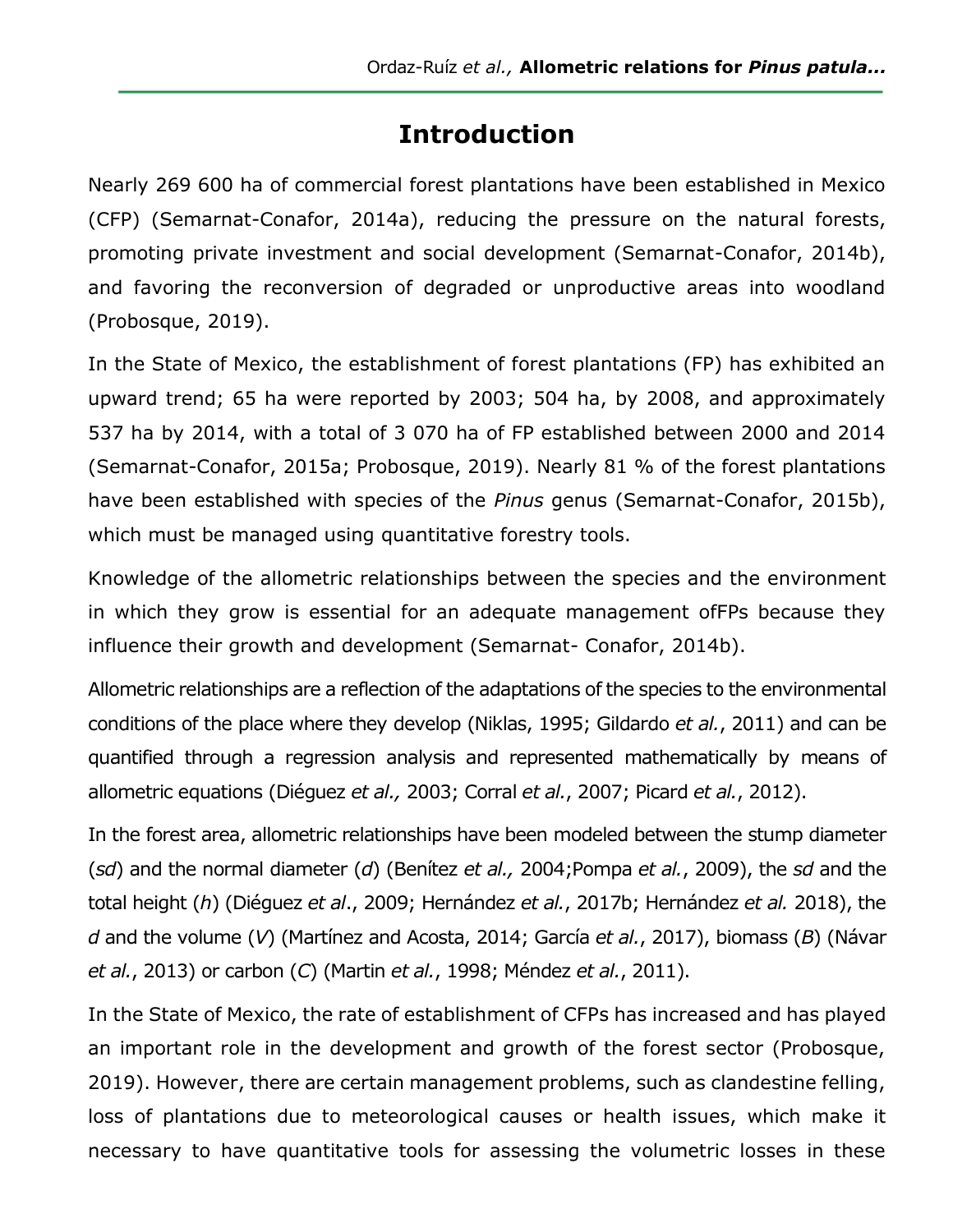crops. Thus, the objectives of the present study were 1) to adjust allometric models between the variables of commercial interest (*sd*, *d*, *h* and *V*) for *Pinus patula* Schiede ex Schltdl. *et* Cham. at CFPs in Regions VI and VII of the State of Mexico, and 2) to assess the differences between the volumes resulting from the equations used by the forest technicians of the State of Mexico for the *Pinus* genus.

# **Materials and Methods**

The study area is located on the Neovolcanic Axis, in the forest regions delimited by Probosque: *Coatepec Harinas* (R-VI) and *Valle de Bravo* (R-VII), in the State of Mexico, which include *Coatepec de Harinas* and *Ocuilán* municipalities, for R-VI, and *Amanalco, Villa de Allende* and *Villa Victoria*, for R-VII (Cervantes *et al.,* 1990; Probosque, 2019). The altitude ranges between 2 000 and 2 850 masl; the climate is temperate (Cw); the precipitation is 1 200 mm, and the mean temperature, 14.5 °C (Inegi, 2016). The soil type is Andosol (CCT, 2010).

The sample was established in 90.8 ha distributed in 11 *P. patula* CFPs aged 4 to 20 years, with a 3 m  $\times$  3 m spacing and a mean density of 950 plants ha<sup>-1</sup>. Eight CFPs are located in R-VII, and three, in R-VI. The polygons of each CFP were constructed with Google Earth<sup>®</sup> Pro, version 7.3.2.5491 and QGIS Madeira<sup>®</sup>, version 3.4.13. The sites were 250  $m^2$  in a rectangular shape, using a systematic sampling and a 100 m grid, at whose intersections they were established with the QGIS tool known as "regular points". In order to avoid the border effect, only sites located at a distance from the boundaries of the plantation were considered.

65 sites were assessed, in which the altitude and the exposure, as well as the stump diameter (*sd*), and normal diameter (*d*) were recorded with a Haglöf Mantax Blue® aluminum caliper; and total height (*h*) of each individual were recorded with a Pm-5/1520 Pc *Opti Height Meter*® clinometer. The individual volume was estimated using three methods: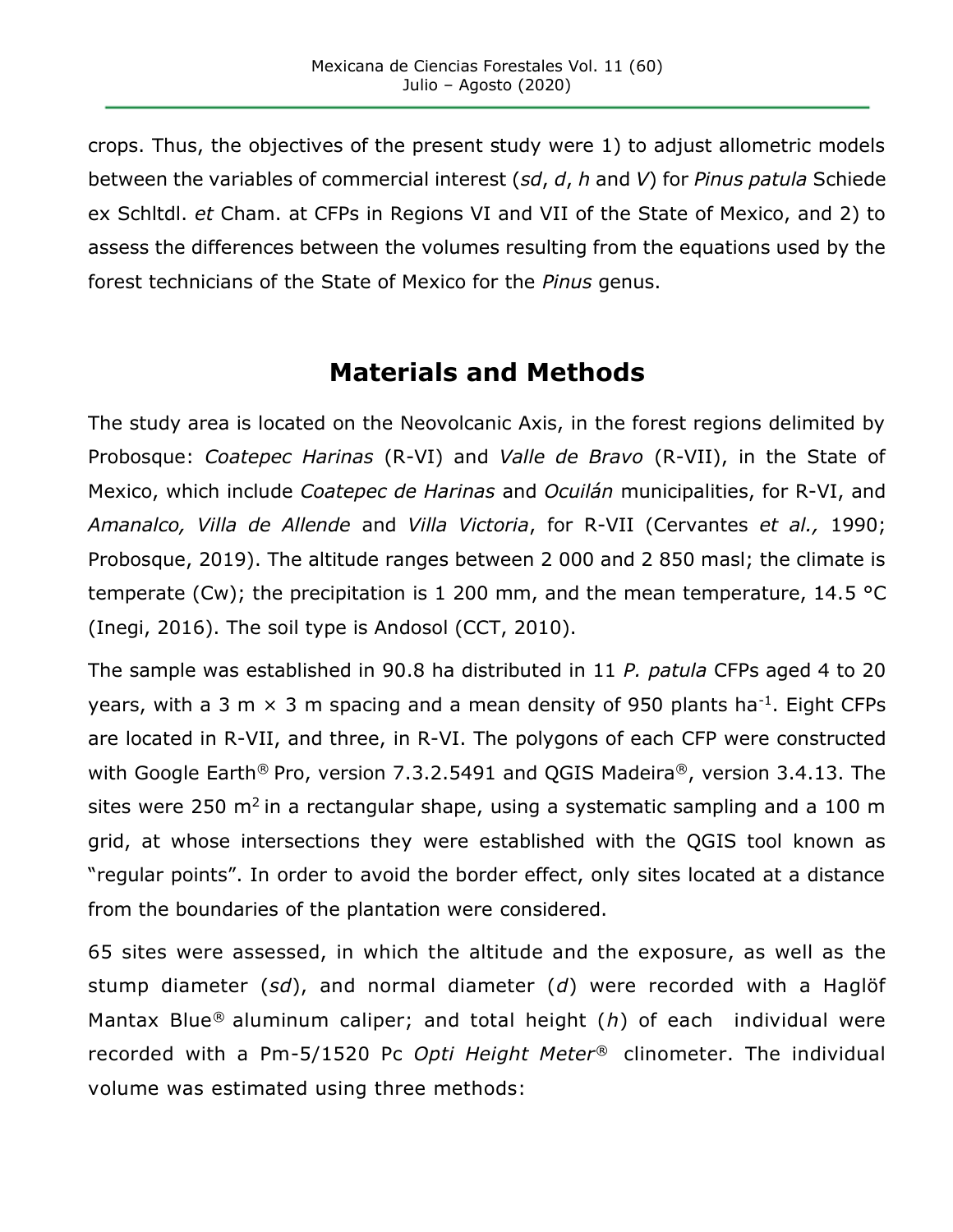a) Through the expressions of the shape factor:

$$
V1 = (0.7854 \cdot d^2) \cdot h \cdot sf \tag{1}
$$

b) With the method proposed in the Second Dasonomic Study of the State of Mexico (Sedemex) (Probosque, 1990):

$$
V2 = e^{((-9.7753) + (2.04668 * ln(d)) + (0.81083 * Nl(h)))}
$$
 (2)

c) Using the method generated by Vargas *et al.* (2017):

```
V3 = 0.0000424 \cdot d^{1.8770286} \cdot h^{1.0933022} (3)
```
Where:

- $V =$  Stem volume (m<sup>3</sup>)
- $d =$  Normal diameter at 1.30 m (m)
- $n =$  Constant of 3.1416
- *sf* = shape factor (0.77)
- $h = Total (m)$
- *e* = Exponential function (2.718281828)

*NI* = Natural logarithm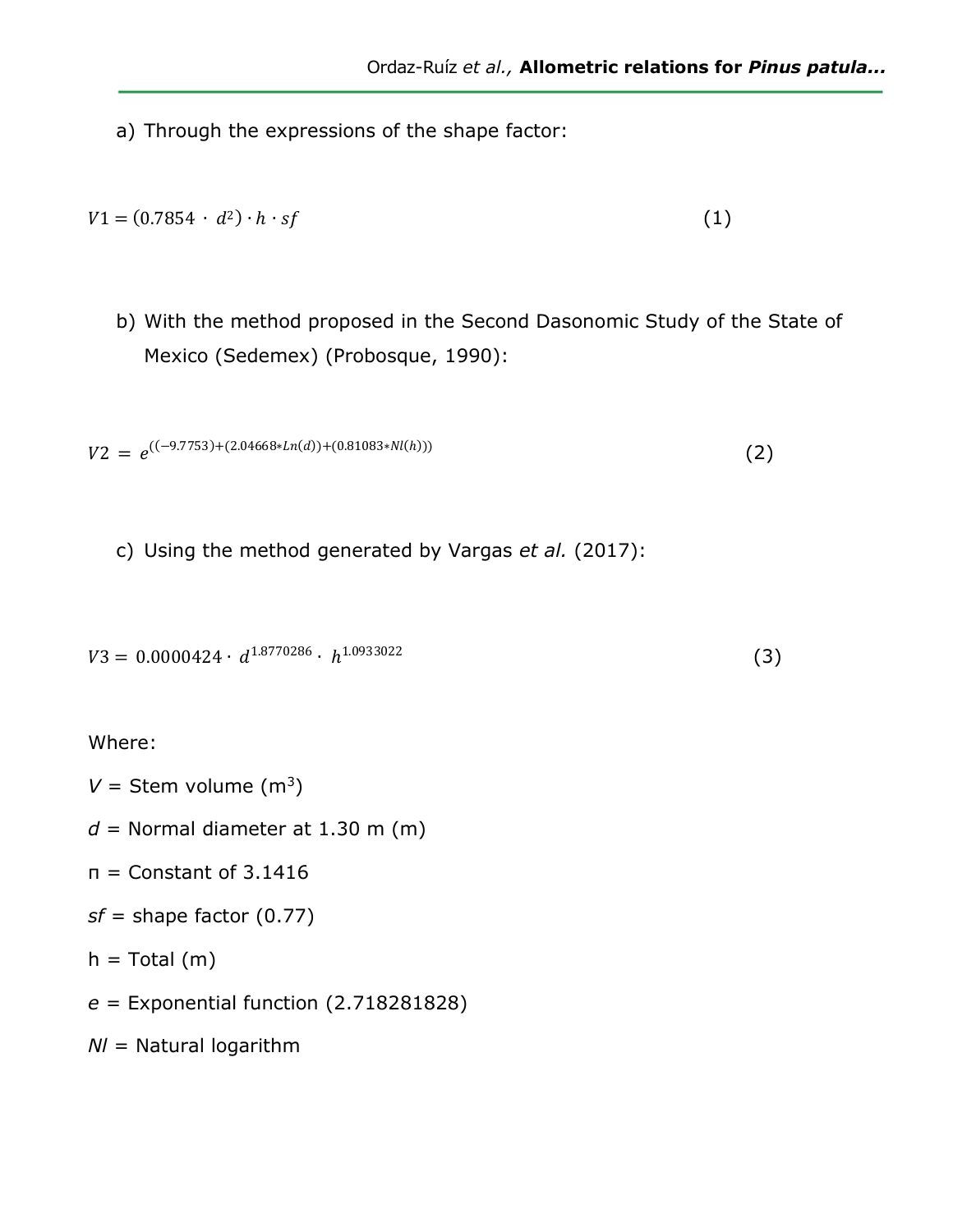The observed data were captured in a scatter plot of the dispersion between the variables *sd-d*, *sd-h*, *sd-V1*, *sd-V2*, *sd-V3*, *d-h*, *d-V1*, *d-V2*, and *d-V3*; this allowed identifying atypical or aberrant values, which were then deleted from the database. The mathematical models were adjusted with the resulting screened information and after verifying the kurtosis.

13 allometric models were assessed for the *sd-d, sd-h, d-h, sd-V*, and *d-V*  relationships were reported in the specialized literature (Huang *et al.*, 1992; Pompa *et al.*, 2009; Hernández *et al.*, 2015; Hernández *et al.*, 2017b; García *et al.,* 2017) (Table 1). The models were adjusted using the full information maximum likelihood technique (FIML) in the SAS® 9.2 software (SAS Institute In., 2008).

| Allometric relationship | Model                                                         | Identifier     |  |  |
|-------------------------|---------------------------------------------------------------|----------------|--|--|
|                         | $d = \beta_0 + \beta_1 sd$                                    | 4              |  |  |
| sd-d                    | $d = \beta_0 + s d^{\beta_1}$                                 | 5              |  |  |
|                         | $d = \beta_0 s d^{\beta_1}$                                   | 6              |  |  |
|                         | $h = \beta_0 e^{\beta_1(\frac{1}{dt})}$                       | $\overline{7}$ |  |  |
| sd-h                    | $h = \beta_0 + \beta_1(\beta_1 sd)$                           | 8              |  |  |
|                         | $h = e^{\beta_0 + \beta_1 ln ln (sd)}$                        | 9              |  |  |
| $sd-V$                  | $V = \beta_0 + \beta_1 e^{\beta_2} \left(\frac{1}{dt}\right)$ | 10             |  |  |
|                         | $V = \beta_0 + \beta_1 (sd) + (\beta_2 (sd)^2) + 1.3$         | 11             |  |  |
|                         | $h = \beta_0 + \beta_1 d + \beta_2 d^2$                       | 12             |  |  |
| $d-h$                   | $h = e^{(\beta_0 + \beta_1 d)}$                               | 13             |  |  |
|                         | $h = \beta_0 + \beta_1 n l(d)$                                | 14             |  |  |
| $d-V$                   | $V=\frac{d^2}{(\beta_0+\beta_1 d)^2}$                         | 15             |  |  |
|                         | $V = e^{(\beta_0 + \beta_1 \frac{1}{d})}$                     | 16             |  |  |

**Table 1**. Adjusted allometric models for *Pinus patula* Schiede ex Schltdl. *Et*

Cham. forest plantations in the State of Mex*Sd* (or 1/*dt)* = Stump diameter (cm); *d* 

= Normal diameter (cm); *h* = Total height (m); *V* = Volume (m<sup>3</sup>); *B0, B1, B<sup>2</sup>* =

Parameters to be estimated; *Nl*= Natural logarithm; *e*=Exponential function.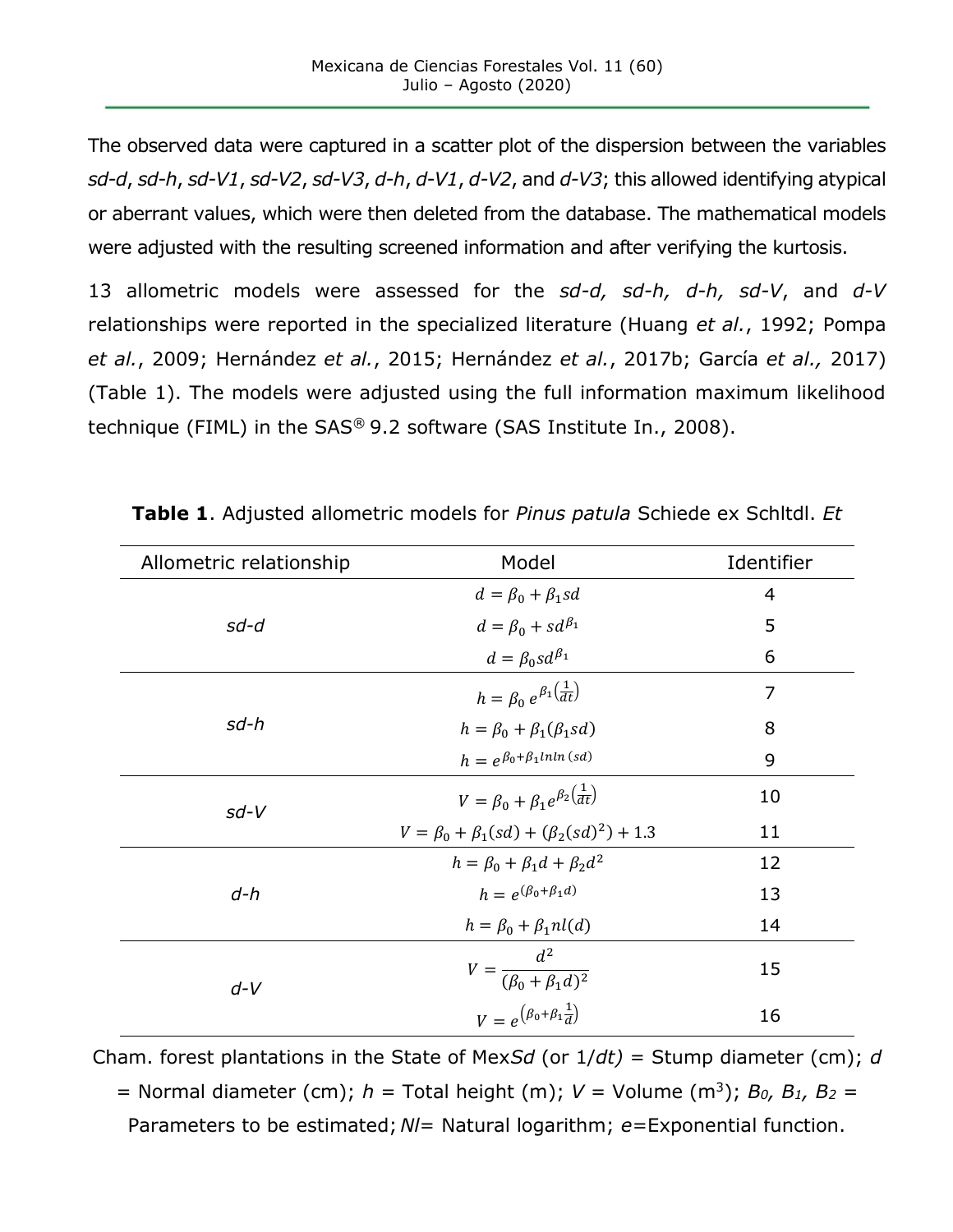The best model was selected based on the significance of the estimators ( $p$  > 0.05), the least square mean error (LSME) and the maximum adjusted determination coefficient  $(R^2_{Adj})$ . Furthermore, the normality and the distribution of the residuals were verified using the Shapiro-Wilk (SW) test and the graphic tendency of the observations, respectively (Huang, 1992; García *et al*., 2017). The accuracy of the estimations using the best models for each variable was assessed with the bias (*E*) (García *et al*., 2017; Corral *et al.*, 2019), and the estimations *versus* the observed data chart (García *et al.*, 2017).

The three estimated volumes (*V1*, *V2* and *V3*) were compared by the model selected as the best, based on the differences in the obtained biases and statistically with a *t* test for independent samples at a confidence level of 95 % (p=0.05), contrasting *V1*-*V2*, *V1*-*V3*, and *V2*-*V3* (Di Rienzo *etal.,* 2008).

## **Results**

The descriptive statistics of the sample indicate that the *sd* exhibits a range of values between 6 and 42 cm, while the *d* ranges from 3 to 40 cm, with a maximum height of 25 m; the difference in the volume was  $0.979$  m<sup>3</sup> ( $V1-V2$ ) when the equations were used. The kurtosis of the registered data (independent variables) indicates a normal distribution, without deviation problems (Table 2).

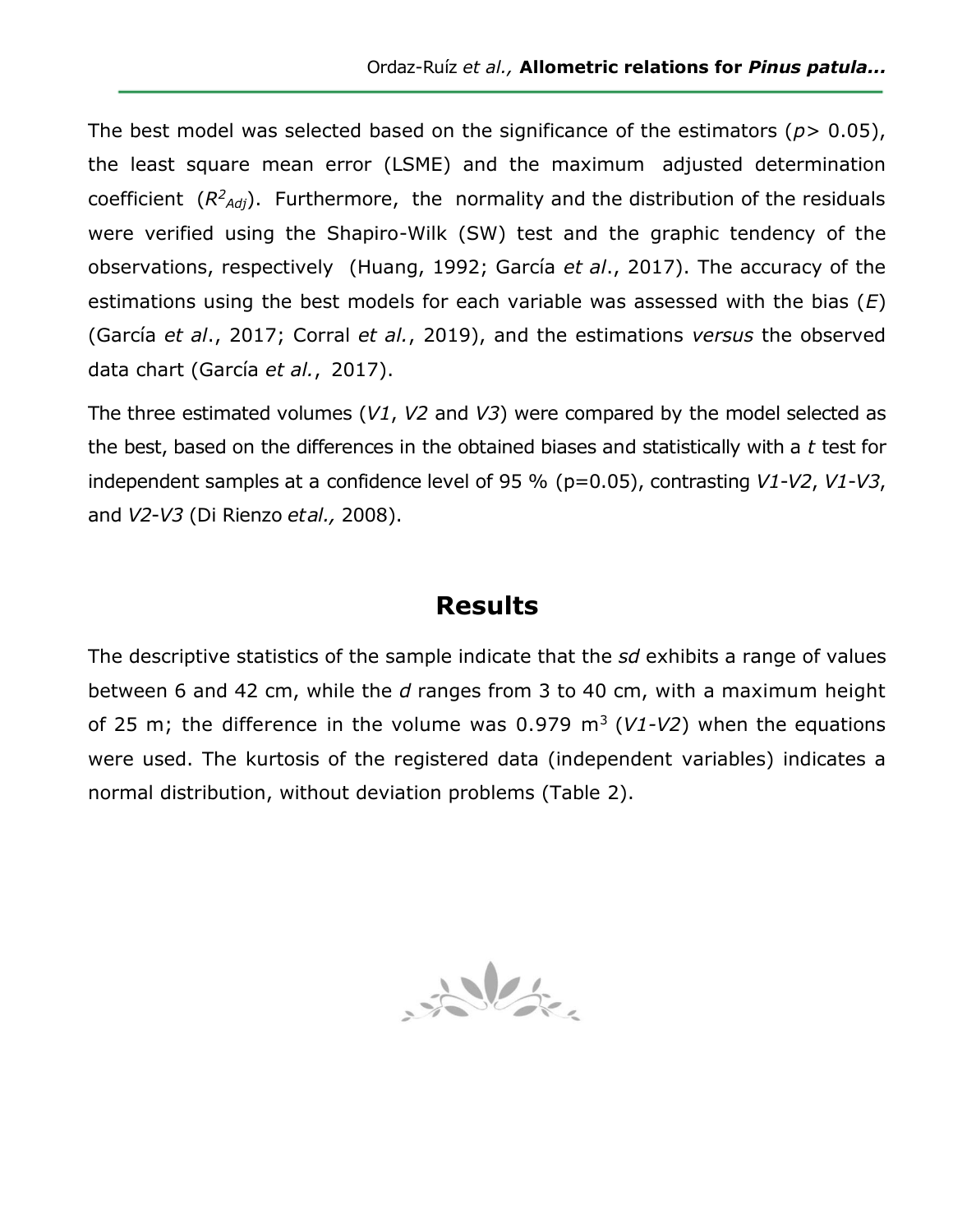| Statistic/<br>Variable | Stump<br>diameter<br>(cm) | Normal<br>diameter<br>(cm) | Total<br>height<br>(m) | Volume 1<br>(m <sup>3</sup> ) | Volume 2<br>(m <sup>3</sup> ) | Volume 3<br>(m <sup>3</sup> ) |
|------------------------|---------------------------|----------------------------|------------------------|-------------------------------|-------------------------------|-------------------------------|
| Number of observations | 1825                      | 1825                       | 1825                   | 1825                          | 1825                          | 1825                          |
| Mean                   | 20.99                     | 17.40                      | 12.19                  | 0.284                         | 0.165                         | 0.176                         |
| Maximum                | 41.20                     | 39.20                      | 25.00                  | 2.137                         | 1.158                         | 1.278                         |
| Minimum                | 6.00                      | 3.40                       | 4.00                   | 0.002                         | 0.002                         | 0.001                         |
| Variance               | 46.98                     | 37.53                      | 21.46                  | 0.066                         | 0.020                         | 0.024                         |
| Standard deviation     | 6.85                      | 6.12                       | 4.63                   | 0.258                         | 0.142                         | 0.157                         |
| Kurtosis index         | $-0.39$                   | $-0.18$                    | $-0.56$                | 5.394                         | 4.658                         | 5.032                         |

**Table 2.** Basic statistics of data observed in *Pinus patula* Schiede ex Schltdl. *Et* Cham.plantations in the State of Mexico, Mexico.

In a first fit, when verifying the assumptions of the regression in the variables of interest, normality was observed (SW>0.93) for all models; however, the tendency of the residuals in the charts exhibited heteroscedasticity issues. Variance weighting functions were utilized in the solution of this problem (Prodan *et al.*, 1997).

The *sd-d, sd-h* and *d-h* relationships were weighted using the formula: *Residual/(x<sup>φ</sup>) 0.5*, and the *sd-V1, sd-V2, sd-V3, d-V1, d-V2* and *d-V3* relationships, using the Residual/((1/x)<sup>φ</sup>) 0.5) formula (Crecente *et al.*, 2009; García *et al*., 2017; Hernández *et al.,* 2017a). This function, based on an exponential equation, was applied according to the methodology suggested

by Harvey (1976), where the utilized variable is interpreted with *x* and φ, derived from the linear regression of the natural logarithm (*Nl*) of the residuals in the dependent variable based on *Nl(x)*; with this procedure, the residuals were homoscedastic in all the adjustments (Figure 1) and  $SW > 0.93$ .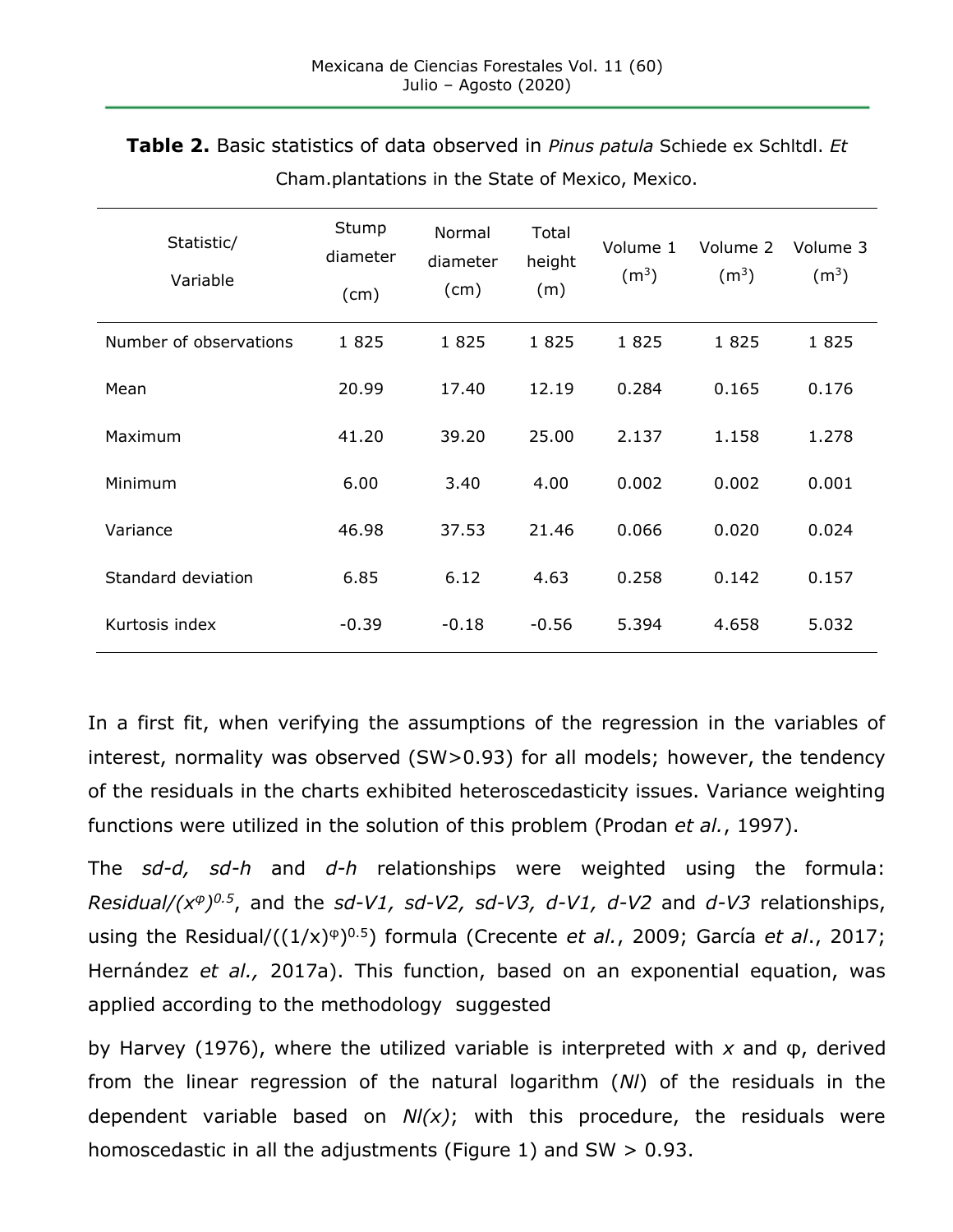

a) Normal diameter; b) Height; c) Volume 1; d) Volume 2; and e) Volume 3 based on the stump diameter; and for f) Height; g) Volume 1; h) Volume 2; and i) Volume 3 (k) based on the normal diameter.

**Figure 1.** Distribution of the residuals resulting from the statistical adjustment in the allometric relationships for commercial forest plantations of *Pinus patula* Schiede ex Schltdl. *et* Cham. in the State of Mexico.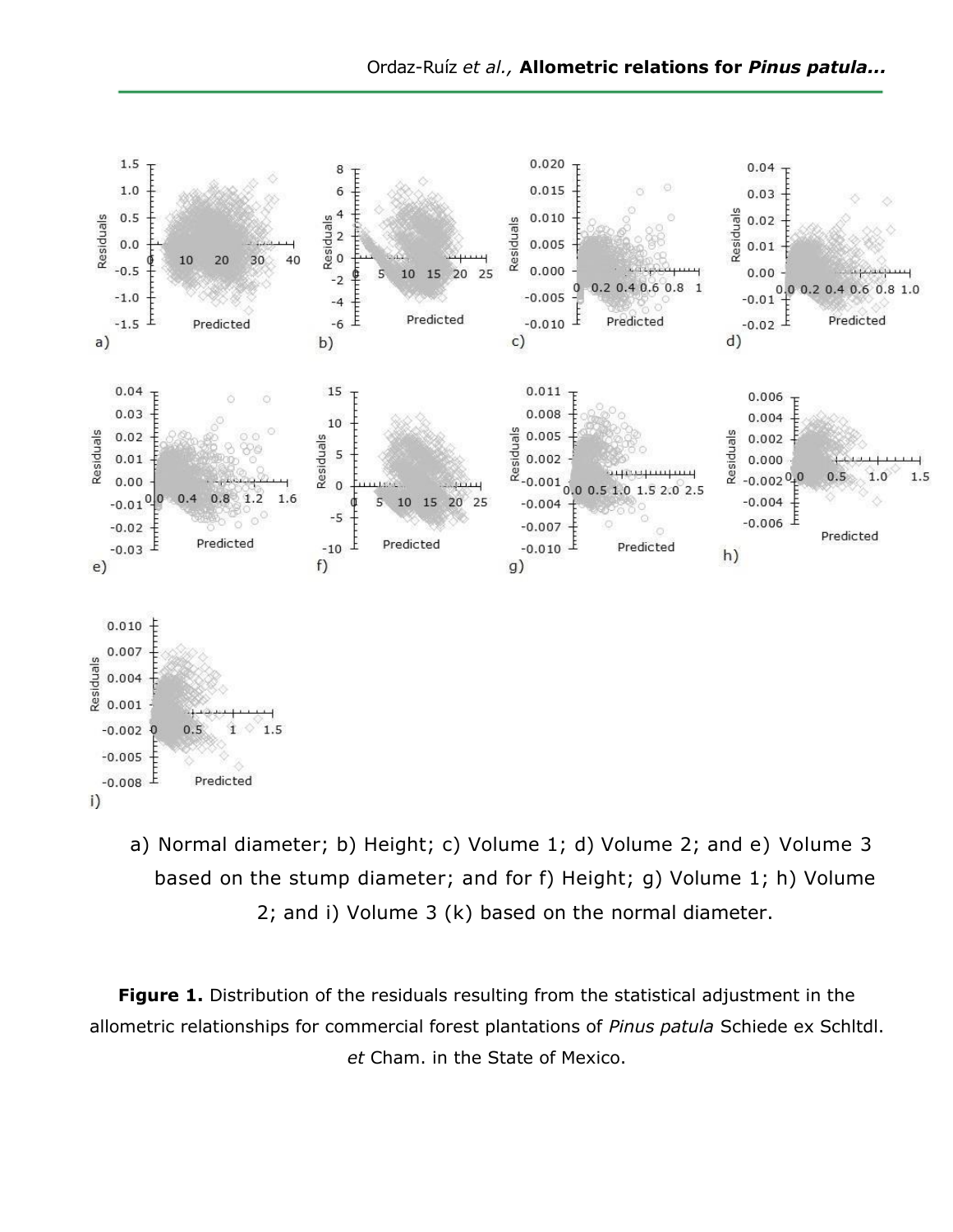Once the heteroscedasticity problems were corrected, the results of the fit of the models utilized for the allometric relationship between *d*, *h*, *V1, V2* and *V3* based on *sd* account for 96.0, 54.7, 86.6, 89.1 and 85.2 % of the variability (*R<sup>2</sup> Adj*), respectively, and for 57.0, 91.5, 94.5 and 89.8 %, respectively, in the relationship between *d* and *h*, *V1*, *V2* and *V3* (Table 3). Significant parameters with a 95 % confidence interval for the best models and standard errors below 1.5 in all cases.

**Table 3.** Statistics for the adjustment and value of the parameters in allometric relationships of the stump diameter (*ds*), the normal diameter (*d*), the total height (*h*), and the estimated volume (*Vi*) for forest plantations of *Pinus patula* Schiede ex Schltdl. *et* Cham. in the State of Mexico.

| Variable                                        | <b>Model</b> | <b>RMSE</b> | $_{Adj}R^2$ | <b>Parameter</b> | <b>Estimator</b> | Ase    | <b>T</b> value | Pr>t     |
|-------------------------------------------------|--------------|-------------|-------------|------------------|------------------|--------|----------------|----------|
| $\overline{4}$<br>5<br>sd-d<br>$\boldsymbol{6}$ |              | 1.498       | 0.960       | $\beta_0$        | $-1.344670$      | 0.1040 | $-12.97$       | < 0.0001 |
|                                                 |              |             |             | $\beta_1$        | 0.875760         | 0.0040 | 210.80         | < 0.0001 |
|                                                 |              | 1.463       | 0.960       | $\beta_0$        | $-1.905270$      | 0.0842 | $-22.62$       | < 0.0001 |
|                                                 |              |             |             | $\beta_1$        | 0.966882         | 0.0011 | 850.2          | < 0.0001 |
|                                                 |              | 1.528       | 0.959       | $\beta_0$        | 0.639455         | 0.0120 | 53.20          | < 0.0001 |
|                                                 |              |             |             | $\beta_1$        | 1.077157         | 0.0056 | 189.38         | < 0.0001 |
| $\overline{7}$<br>8<br>sd-h<br>9                |              | 9.711       | 0.547       | $\beta_0$        | 27.33707         | 0.5581 | 48.98          | < 0.0001 |
|                                                 |              |             |             | $\beta_1$        | $-15.8681$       | 0.4427 | $-35.85$       | < 0.0001 |
|                                                 |              | 9.811       | 0.543       | $\beta_0$        | 1.73889          | 0.2560 | 6.79           | < 0.0001 |
|                                                 |              |             |             | $\beta_1$        | 0.70583          | 0.0080 | 86.29          | < 0.0001 |
|                                                 |              | 9.716       | 0.547       | $\beta_0$        | $-0.01125$       | 0.0663 | $-0.17$        | 0.8653   |
|                                                 |              |             |             | $\beta_1$        | 0.828473         | 0.0210 | 39.54          | < 0.0001 |
| $sd-V$                                          |              | 0.008       | 0.866       | $\beta_0$        | 0.051621         | 0.0080 | 6.41           | < 0.0001 |
|                                                 | 10.V1        |             |             | $\beta_1$        | 13.1044          | 0.4632 | 28.29          | < 0.0001 |
|                                                 |              |             |             | $\beta_2$        | $-93.3043$       | 1.4997 | $-62.22$       | < 0.0001 |
|                                                 |              |             |             | $\beta_0$        | 0.03006          | 0.0040 | 7.53           | < 0.0001 |
|                                                 | 10.V2        | 0.002       | 0.891       | $\beta_1$        | 6.4056           | 0.1900 | 33.79          | < 0.0001 |
|                                                 |              |             |             | $\beta_2$        | $-88.6921$       | 1.2650 | $-70.1$        | < 0.0001 |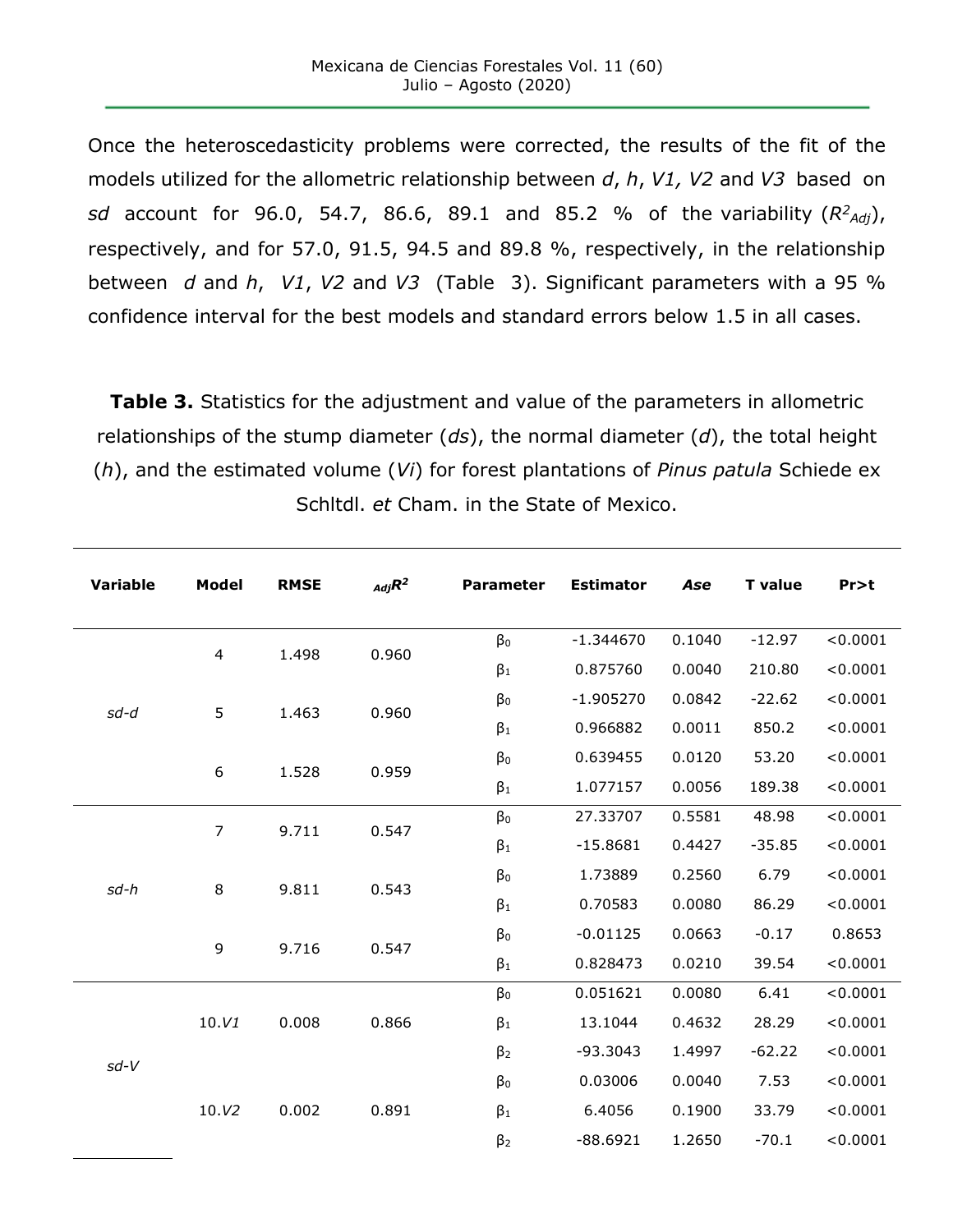| 10.V3                                      |                |       |           | $\beta_0$  | 0.03208    | 0.0052   | 6.07     | < 0.0001 |
|--------------------------------------------|----------------|-------|-----------|------------|------------|----------|----------|----------|
|                                            |                | 0.003 | 0.852     | $\beta_1$  | 7.412401   | 0.2817   | 26.32    | < 0.0001 |
|                                            |                |       | $\beta_2$ | $-90.9122$ | 1.6063     | $-56.6$  | < 0.0001 |          |
|                                            | 0.009<br>11.V1 | 0.858 | $\beta_0$ | 2.211235   | 0.0201     | 109.9    | < 0.0001 |          |
|                                            |                |       |           | $\beta_1$  | $-79.5617$ | 0.6700   | $-118.8$ | < 0.0001 |
|                                            |                | 0.883 | $\beta_0$ | 1.503327   | 0.0173     | 86.77    | < 0.0001 |          |
|                                            | 11.V2          | 0.002 |           | $\beta_1$  | $-75.2011$ | 0.5761   | $-130.6$ | < 0.0001 |
|                                            | 0.003<br>11.V3 |       | $\beta_0$ | 1.643419   | 0.0214     | 76.62    | < 0.0001 |          |
|                                            |                |       | 0.844     | $\beta_1$  | $-77.229$  | 0.7055   | $-109.5$ | < 0.0001 |
|                                            |                |       |           | $\beta_0$  | $-0.08326$ | 0.6237   | $-0.13$  | 0.8938   |
|                                            | 12             | 9.229 | 0.570     | $\beta_1$  | 0.919122   | 0.0684   | 13.43    | < 0.0001 |
|                                            |                |       |           | $\beta_2$  | $-0.01031$ | 0.0017   | $-5.75$  | < 0.0001 |
| $d-h$                                      | 13             |       | 0.511     | $\beta_0$  | 1.776094   | 0.0181   | 98.26    | < 0.0001 |
|                                            |                | 10.49 |           | $\beta_1$  | 0.040935   | 0.0008   | 50.57    | < 0.0001 |
|                                            | 14             |       | 0.565     | $\beta_0$  | $-10.4242$ | 0.5820   | $-17.9$  | < 0.0001 |
|                                            |                | 9.335 |           | $\beta_1$  | 8.20582    | 0.2050   | 40.04    | < 0.0001 |
| 15.V1<br>15.V2<br>15. V3<br>$d-V$<br>16.V1 |                | 0.005 | 0.915     | $\beta_0$  | 42.54767   | 0.2371   | 179.45   | < 0.0001 |
|                                            |                |       |           | $\beta_1$  | $-0.41312$ | 0.0077   | $-53.67$ | < 0.0001 |
|                                            |                | 0.001 | 0.945     | $\beta_0$  | 54.2885    | 0.2430   | 223.1    | < 0.0001 |
|                                            |                |       | $\beta_1$ | $-0.47138$ | 0.0080     | $-59.18$ | < 0.0001 |          |
|                                            |                | 0.002 | 0.898     | $\beta_0$  | 53.15026   | 0.3405   | 156.09   | < 0.0001 |
|                                            |                |       |           | $\beta_1$  | $-0.48248$ | 0.0112   | $-43.04$ | < 0.0001 |
|                                            |                | 0.006 | 0.904     | $\beta_0$  | 2.064305   | 0.0135   | 153.08   | < 0.0001 |
|                                            |                |       |           | $\beta_1$  | $-62.3728$ | 0.3854   | $-161.9$ | < 0.0001 |
|                                            | 16.V2          | 0.001 | 0.932     | $\beta_0$  | 1.381082   | 0.0105   | 131.97   | < 0.0001 |
|                                            |                |       |           | $\beta_1$  | $-59.3168$ | 0.3014   | $-196.8$ | < 0.0001 |
|                                            | 16.V3          | 0.002 | 0.887     | $\beta_0$  | 1.498366   | 0.0152   | 98.65    | < 0.0001 |
|                                            |                |       |           | $\beta_1$  | $-60.4855$ | 0.4269   | $-141.7$ | < 0.0001 |

RMSE = Root mean square error;  $R^2_{Adj}=$  Adjusted determination coefficient; Ase = Approximate standard error.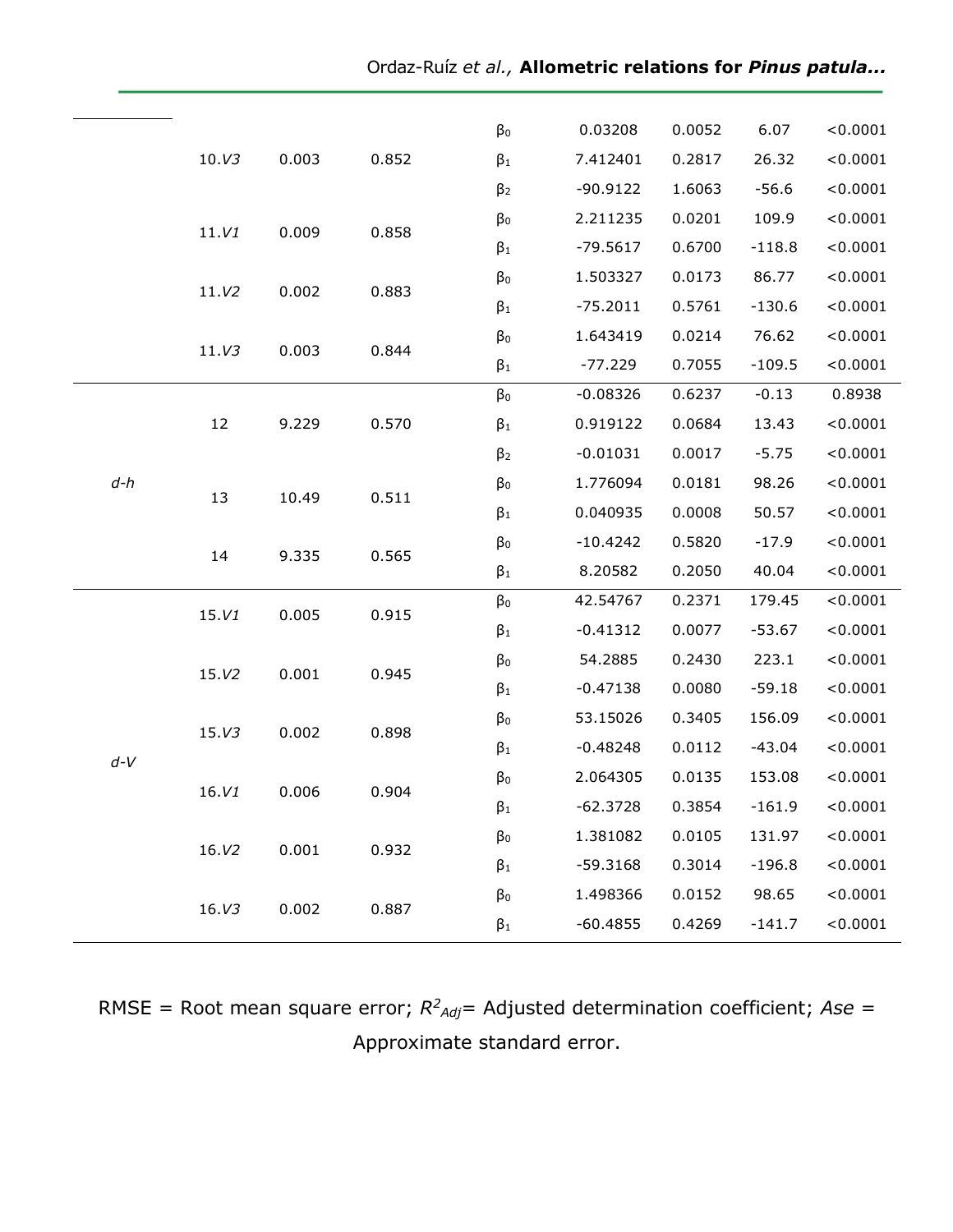In the results of the relationships, it was observed that the equations with the best statistical adjustment exhibited inconsistencies in the trends, and therefore we performed a graphic analysis (Figure 2), in which models 4, 8 and 14 were found to be the ones that best predict the information, while 10.*V2* and 15.*V2* in combination with the expression proposed by Probosque are the ones that best adjust to the sample used, as the shape factor turned out to be high, and the expression of Vargas *et al.* (2017) yielded results below the trend. However, the fact that the equations were developed for natural forests, and the growth habit is different from that of a CFP, must be considered.



**Figure 2.** Prediction of the allometric relationships versus observed data of stump diameter (*sd*), normal diameter (*d*), total height (*h*), and volume (*V*) for *Pinus patula* Schiede ex Schltdl. *et* Cham. forest plantations in the State of Mexico.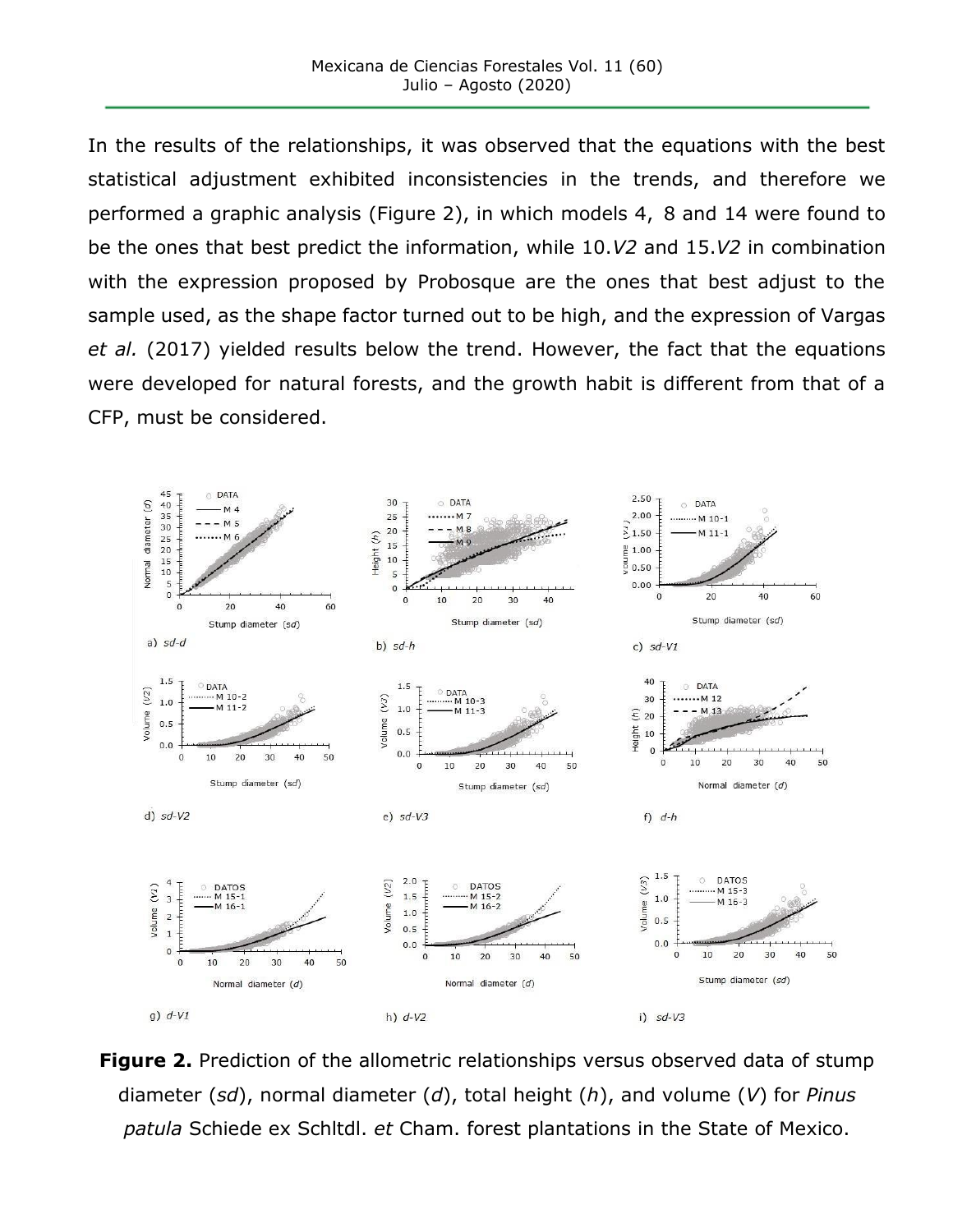In the evaluation of the estimations made using the selected model, and with the *sd*  as the independent variable, the bias was 0.00001 cm, 0.000002 m and 0.00000004 m<sup>3</sup> for *d*, *h*, and *V*, respectively, and of 0.000011 m and 0.00252 m<sup>3</sup> in the estimation of *h* and *V* based on the *sd*. On the other hand, based on the *sd*, the bias was similar for models V1 and V3, with 0.000001 m<sup>3</sup>, and based on the d, the bias was 0.0053 m<sup>3</sup> for *V1*, and 0.0030 m<sup>3</sup> for *V2*. While, according to the statistical test, the estimations between models *V1- V2* and *V1-V3* are different (*p*<0.05), but those between models *V2-V3* are equal (*p*=0.03).

# **Discussion**

The results from model 4 explain 96.0 % of *d* variability based on the dimensions of the *sd*, and, therefore, the  $R^2$ <sub>adj</sub> can be considered high according to Gujarati and Porter (2010), who propose that values around 0.8 in the models are synonymous of efficiency when used. When comparing the values thus obtained, it becomes evident that they are similar to those reported by Benítez *et al.* (2004), who used a log-type model that explains more than 95% of the variability of the data by adjusting the *d-sd* relationship for *Casuarina equisetifolia* Forst. in *La Providencia Camagüey*, *Cuba*, besides obtaining an aggregate difference that overestimated the *d* by 1.97 cm; for their part, Bava and López (2006) used a logarithmic model for *Nothofagus pumilio* (Poepp. & Endl.) Krasser and generated a result that accounts for 97 %, and Quiñonez *et al.* (2012) utilized allometric relationships for different *Pinus* and *Quercus* species, and obtained coefficients that account for more than 92 % of the variability in the *d-sd* relationship. However, this percentage is lower than that reported by García *et al.* (2017), who predicted nearly 99 % of the *d* based on the *sd* and presented a RSME of 1.777 cm for *Abies religiosa* (Kunth) Schltdl. *et*Cham.

Modeling the *h* based on the *sd* and the *d* resulted in an  $R^2$ <sub>Adj</sub> of 0.53 and 0.57, respectively, a situation that agrees with that described by Diéguez *et al.* (2003). These values are indicative of the complexity of modeling this radio due to the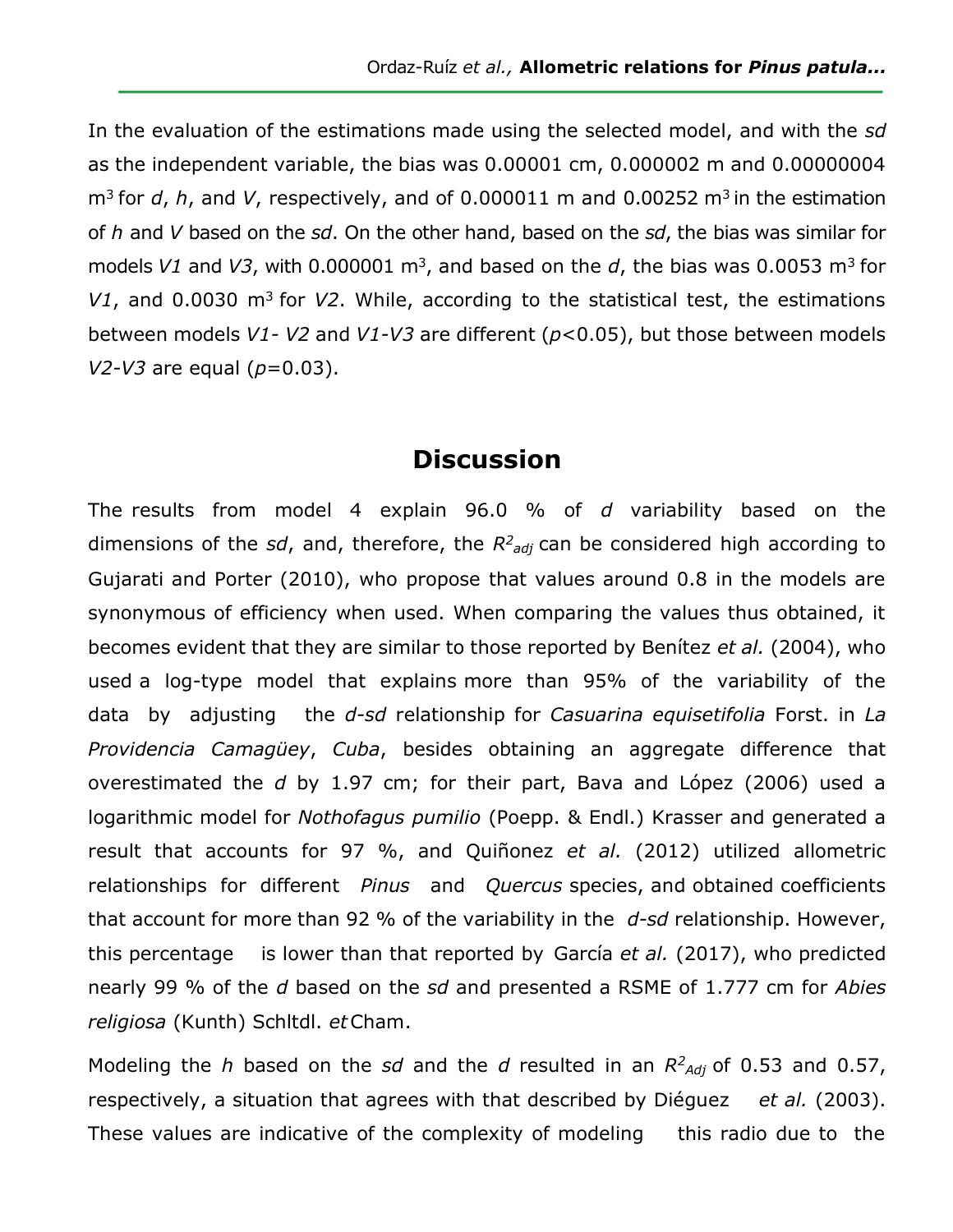great variability and distribution of the information. An example of this are the equations proposed by Quiñonez *et al.* (2012) for *Pinus arizonica* Engelm., *P. ayacahuite* Ehrenb. ex Schltdl., *P. durangensis* Martínez, *P. leiophylla* Schiede ex Schltdl. *et* Cham*.*, *P. teocote* Schiede ex Schltdl. *et* Cham*.* and *Quercus sideroxila*  Bonpl., with values between 0.47 and 0.77; also, García *et al.* (2017) reported coefficients between 0.37 and 0.68 for species of commercial interest in the tropical forests of *Quintana Roo.*

For the volume, the results obtained are acceptable, as they account for 89.1 % of the variation of the data, a value that is similar to that reported by Quiñonez *et al.*  (2012), who used an allometric model in their linearized form and obtained an explanation for 90 % of the variation, and results accounting for 86 % to 93 % were obtained by García *et al.* (2017), who infer that  $y=a\cdot x^b$  is the adequate model type for predicting the volume based on the *sd*.

Model 10 is observed to be more reliable for estimating the volume (*V1, V2* and *V3*); however, among the equations, we may appreciate that *V2* and *V3* exhibit a lower variance in the data than *V1*, which is handled at convenience because it is a high *sf* (0.77), while the equation proposed by Probosque (1990) has more stability and is the one most utilized for estimating the individual volume of this species in the region.

The normality tests did not exhibit distribution problems (SW>0.93), and the residuals behaved homoscedastically after the correction, as described by Huang *et al.* (1992), Crecente *et al.* (2009) and García *et al.* (2017) (Figure 2). The biases and trends were acceptable, as the values of the deviations were lower than those obtained by Quiñonez *et al.* (2012) and García *et al.* (2017); furthermore, the trends of 2 the estimations agree with the values of Martinez and Acosta (2014) when estimating *d*, by García *et al.* (2017) when calculating *h*; Hernández *et al.*  (2018) when projecting the volume, and by Díaz-Franco *et al.* (2007) when adjusting this type of allometric equations for biomass (*B*) and captured carbon (*C*).

As a practical way of exemplifying an application of these equations, it is proposed to evaluate a clandestine felling of a hectare, where an average *sd* of 40 cm was found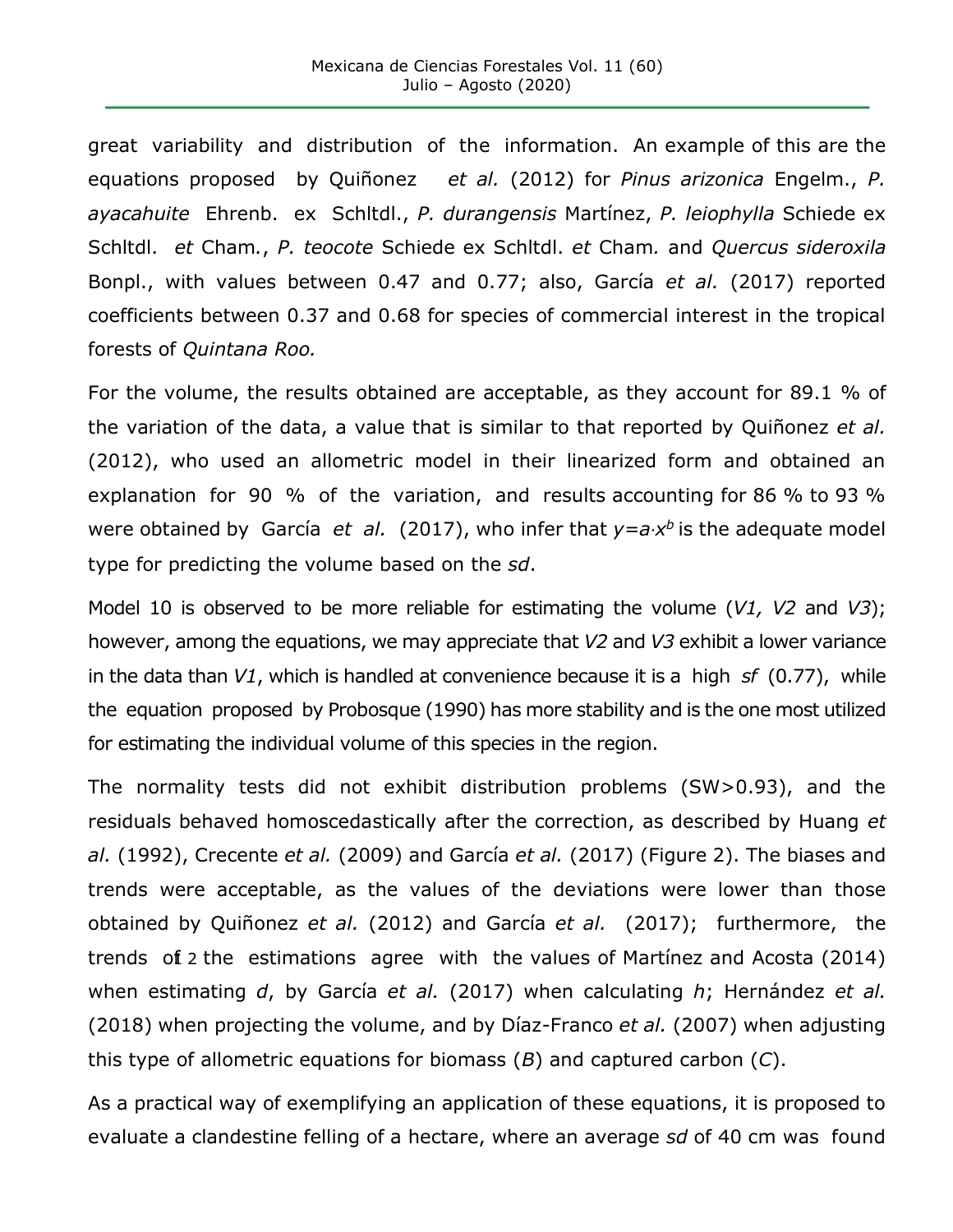when measuring the diameters of 260 stumps in the  $FP$  (260 trees ha<sup>-1</sup>), and allometric equations resulted in an average *d* of 33.69 cm, an average *h* of 21.67 m, and average volumes of 1.3233 m<sup>3</sup>, 0.7276 m<sup>3</sup> and 0.7957 m<sup>3</sup>. Therefore, the timber yield can be estimated in 344.06 m<sup>3</sup>, 189.19 m<sup>3</sup> and 206.89 m<sup>3</sup>, with the expressions of *V1*, *V2* and *V3*, respectively. The values of *V2* based on a basic density of 0.5049 g cm<sup>-3</sup> reported by Goche *et al.* (2011) for the species allowed projecting a value of 95.52 Mega-grams ha<sup>-1</sup> for the extracted biomass, and of 47.76 Megagrams ha-1 for C02, using the values proposed by Acosta *et al.* (2009).

# **Conclusions**

The allometric models proposed as the best between the variables of forest interest —stump diameter (cm), normal diameter (cm), total height (m), and volume (m<sup>3</sup>) for the *Pinus patula* commercial forest plantations in Regions VI and VII of State of Mexico are statistically reliable and precise, and therefore they can be included in growth and yield systems for this cultivated species or for the assessment of the products obtained after legal or clandestine exploitation and, in general, in the development of forest management plans.

The evaluation of the differences between the volumes estimated with the volume equations utilized herein considers that the shape factor 0.77 used is high and differs from the other two equations; however, it is currently used in the forest management programs in the state (*V1*).

Although numerically speaking there is a difference between the volumes estimated by the equations proposed by Probosque (1990) and those calculated with the equations set forth by Vargas-Larreta *et al.* (2019), they are not statistically different; however, they do differ when the estimation is based on the shape factor. Therefore, either of these two options can be utilized until a specific option is developed for estimating the volumetric stock in the plantations.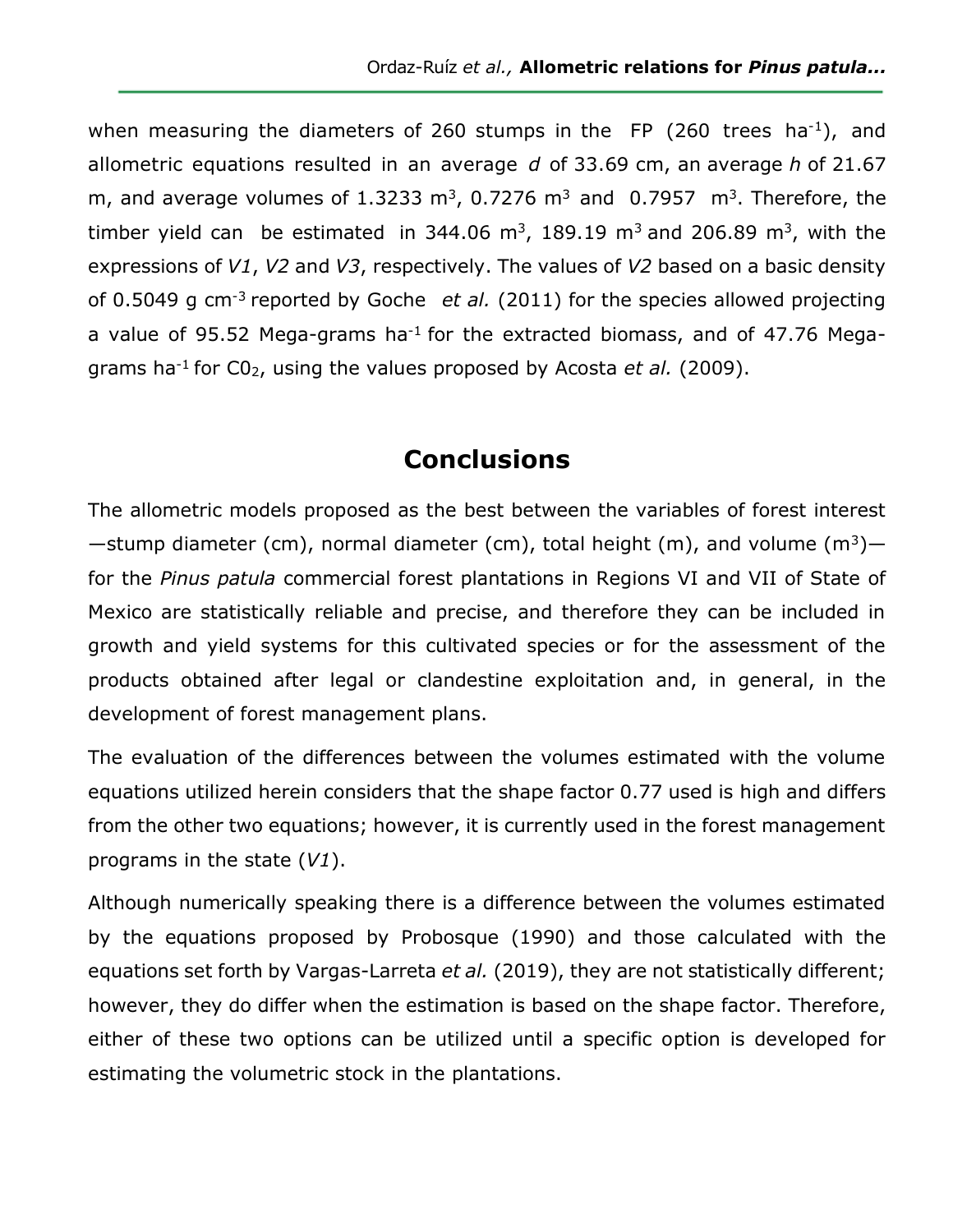## **Acknowledgments**

The authors wish to thank Probosque for the support and the facilities provided for the in-field data collection.

## **Conflict of interests**

The authors declare no conflict of interests.

## **Contribution by author**

Gustavo Ordaz-Ruíz, Jonathan Hernández-Ramos and J. Jesús García- Magaña: design of the study, data collection, data analysis, statistical adjustment, and drafting of the manuscript; Adrián Hernández-Ramos, Patricia Delgado-Valerio and Guadalupe G. García-Espinoza: editing, analysis and discussion of the document.

### **References**

Acosta, M. M., F. Carrillo A. y M. Díaz L. 2009. Determinación del carbono total en bosques mixtos de *Pinus patula* Schl. *et* cham. Terra Latinoamericana 27(2): 105-114.

Bava, O. y M. López P. 2006. Predicción del diámetro a la altura de pecho en función de las dimensiones del tocón de árboles de lenga (*Nothofagus pumilio*) en Tierra del Fuego, Argentina. Quebracho 13: 87-92.

<https://www.redalyc.org/articulo.oa?id=48101309&idp=1&cid=78431> (21 de mayo de 2020).

Benítez, N. J., M. Rivero V., A. Vidal, C., C. Rodríguez R. y R. Álvarez R. 2004. Estimación del diámetro normal a partir del diámetro del tocón en plantaciones de *Casuarina equisetifolia* Forts. de La Providencia Camagüey, Cuba. Revista Chapingo Serie de Ciencias Forestales y del ambiente 10(01): 25-30.

<https://www.redalyc.org/articulo.oa?id=62910104> (21 de mayo de 2020).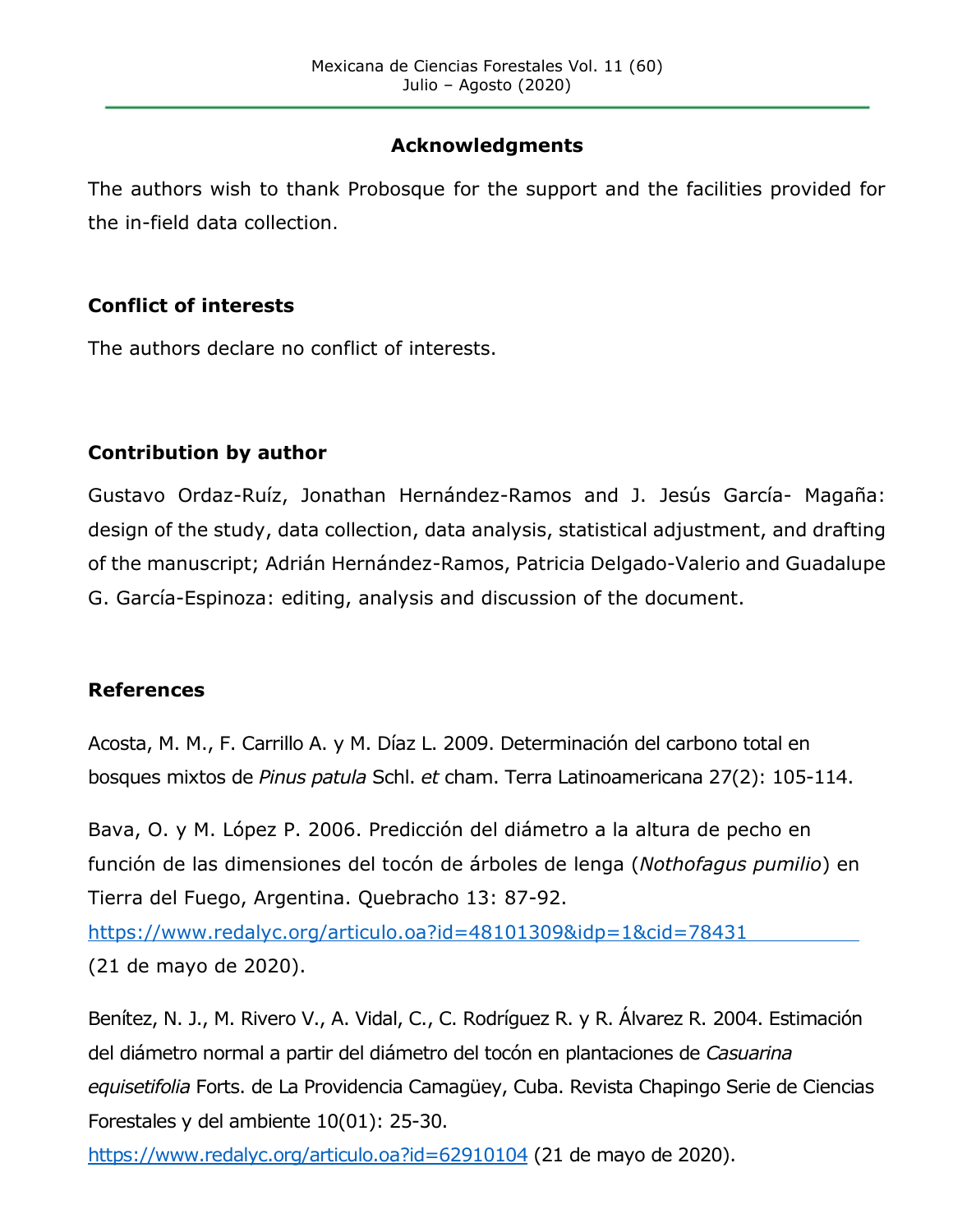Centro Canadiense de Teledetección (CCT). 2010. Cobertura del suelo de México a 250 metros. Edición 1.0. Catálogo de metadatos geográficos. http://www.conabio.gob.mx/informacion/gis/ (17 de septiembre de 2019).

Cervantes Z., Y., S. L. Cornejo O., L. Márquez R., J. M. Espinoza R., M. Víquez, E. y A. Pineda V. 1990. Provincias Fisiográficas de México, 1:4 000 000. Catálogo de metadatos geográficos. http://www.conabio.gob.mx/ informacion/metadata/gis/rfisio4mgw.xml? httpcache=yesy\_xsl=/db/metadata/xsl/ fgdc\_html.xsly\_indent=no (12 de junio de 2019).

Corral R., J. J., M. Bario A., O. A. Aguirre C. and U. Diéguez A. 2007. Use of stump diameter to estimate diameter at breast height and tree volume for major pine species in El Salto, Durango, México. Forestry 80(1): 29-40. Doi: [10.1093/forestry/cpl048.](https://doi.org/10.1093/forestry/cpl048)

Corral R., S., A. M. Silva A. y G. Quiñonez B. 2019. Modelo generalizado no-lineal alturadiámetro con efectos mixtos para siete especies de *Pinus* en Durango, México. Revista Mexicana de Ciencias Forestales 10(53): 86-117. Doi: 10.29 298/rmcf.v10i53.500.

Crecente, F., A. Rojo and U. Diéguez. 2009. A merchantable volume system for *Pinus sylvestris* L. in the major mountain ranges of Spain. Annals of Forest Science 66: 1-12. Doi: 10.1051/forest/2009078.

Díaz-Franco, R., M. Acosta-Mireles, F. Carrillo-Anzures, E. Buendía-Rodríguez, E. Flores-Ayala y J. D. Etchevers-Barra. 2007. Determinación de ecuaciones alométricas para estimar biomasa y carbono en *Pinus patula* Schl. *et* Cham. Madera y Bosques 13(1): 25-34. Doi: 10.21829/myb.2007.1311233.

Diéguez A., U., M. Barrio, A., D. Castedo y M. Balboa. 2003. Estimación de diámetro normal y del volumen del tronco a partir de las dimensiones del tocón para seis especies forestales comerciales de Galicia. Investigación Agraria, Sistemas y Recursos Forestales 12(2): 131-139.

<https://recyt.fecyt.es/index.php/IA/article/view/2502> (21 de mayo de 2020).

Diéguez A., U., A. Rojo, D. Castedo, G. Álvarez, M. Barrio, F. Anta, C. Crecente, G.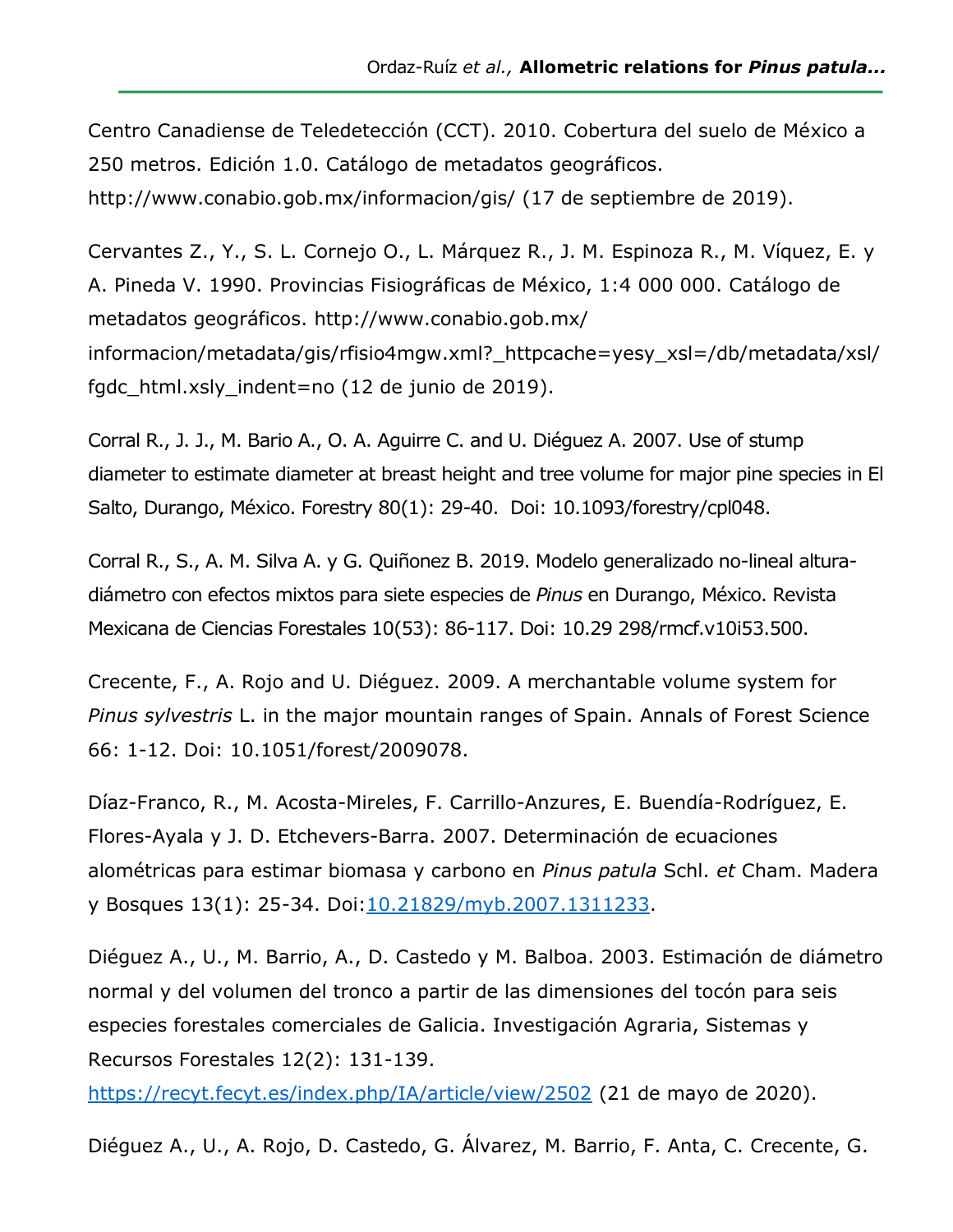González, C. Pérez, S. Rodríguez, S. López, V. Balboa, M. y R. Sánchez. 2009. Herramientas selvícolas para la gestión forestal sostenible en Galicia. Túrculo Artes Gráficas, S.A. Lugo, España. 259 p.

Di Rienzo J., A., F. Casanoves, M. G. Balzarini, L. González, M. Tablada y C. W. Robledo. 2008. InfoStat versión 2008. Centro de Transferencia InfoStat, FCA, Universidad Nacional de Córdoba. Córdoba, Argentina. 336 p.

García C., X., J. Hernández R., J. J. García M., A. Hernández R., V. Herrera Á., A. González P. y E. J. Garfias M. 2017. Predicción de diámetro normal, altura y volumen de *Abies religiosa* a partir del diámetro del tocón. Xalapa, México. Madera y Bosques 23(3): 61-70. Doi: 10.21829/myb.2017.2331528.

Gildardo P., W., D. Cárdenas y A. Dunque M. 2011. Alometría y Crecimiento de seis Especies Arbóreas en un Bosque de tierra firme en la Amazona, Colombia. Colombia Forestal 14(1): 9-21.<http://www.scielo.org.co/pdf/cofo/v14n1/v14n1a02.pdf> (21 de mayo de 2020).

Goche, T. J. R., A. Velázquez M., A. Borja R., J. Capulín G. y C. Palacios M. 2011. Variación radial de la densidad básica en *Pinus patula* Schltdl. et Cham. de tres localidades en Hidalgo. Revista Mexicana Ciencia Forestal 2(7): 71-78. [Doi:10.29298/rmcf.v2i7.568.](https://doi.org/10.29298/rmcf.v2i7.568)

Gujarati, N. D. y C. D. Porter. 2010. Econometria 5<sup>a</sup> edición. McGraw-Hill Interamericana Editores. México, D. F., México. pp. 97-107.

Harvey, A. C. 1976. Estimación de modelos de regresión con multipli-heteroscedasticidad cativa. Econometrica 44: 461-46. Doi: 10.2307/1913974.

Hernández R., J., J. J. García M., X. García C., E. Geraldine G., A. Hernández R., F. Muñoz, H. y M. Martínez S. 2018. Ecuaciones generalizadas altura-diámetro para bosques de *Pinus pseudostrobus* Lindl. en Nuevo San Juan Parangaricutiro, Michoacán, México. Madera y Bosques 24(2): 1-18. Doi: 10.21829/myb.2018.242494.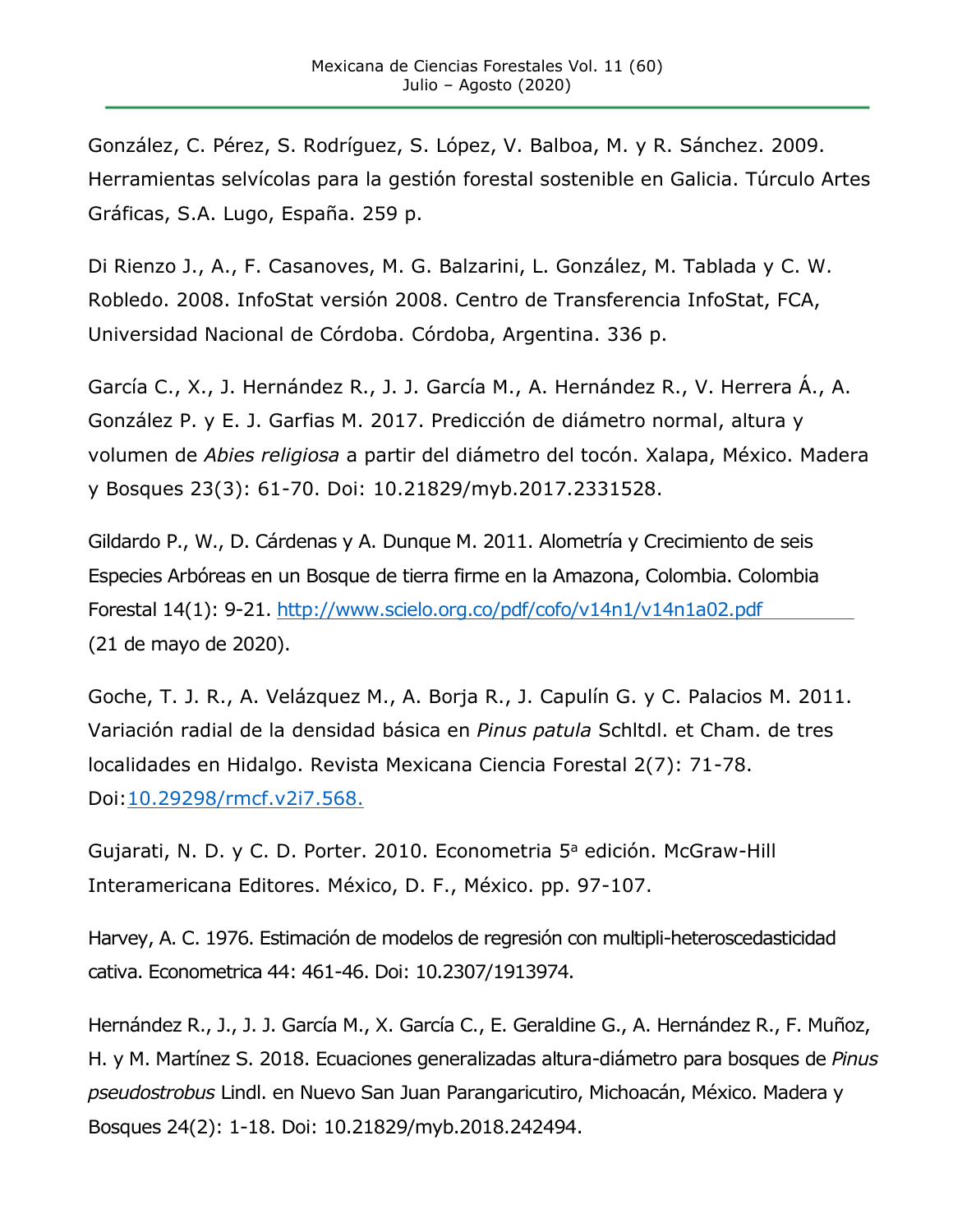Hernández R., J., H. M. De los Santos P., J. R. Valdez L., J. C. Tamarit U., G. Ángeles P., A. Hernández R., A. Peduzzi y C. Omar. 2017a. Sistema compatible de ahusamiento y volumen comercial para plantaciones de *Eucalyptus urophylla* en Tabasco, México. Acta Universitaria 27(6): 40-52. Doi: 10.15174/au.2017.1484.

Hernández R., J., A. Hernández R., J. J. García M., X. García C., E. G. García G., H. Muñoz F. y E. H. Olvera D. 2017b. Sistema compatible de ahusamiento-volumen comercial para plantaciones de *Pinus greggii* Engelm. en Hidalgo, México. Revista Mexicana de Ciencias Forestales 8(39): 59-70. Doi: 10.29298/rmcf.v8i39.43.

Hernández R., J., X. García C., A. Hernández R., J. J. García M., H. Muñoz F., C. Flores L. y E. G. García G. 2015. Ecuaciones altura-diámetro generalizadas para *Pinus teocote* Schlecht. *et* Cham. en el estado Hidalgo, México. Revista Mexicana de Ciencias Forestales 6(31): 8-21. Doi: 10.29298/rmcf.v6i31.192.

Huang, S., J. Titus S. and P. Wiens D. 1992. Comparison of nonlinear heightdiameter function for major Alberta tree species. *Canadian Journal of Forest Research* 22(9): 1295-1304. Doi: [10.1139/x92-172.](https://doi.org/10.1139/x92-172)

Instituto Nacional de Estadística y Geografía (Inegi). 2016. Conjunto de Datos Vectoriales de Uso de Suelo y Vegetación, Escala 1:250 000, Serie VI (Capa Union). Catálogo de metadatos geográficos. 1ª Edición. Aguascalientes, Ags., México. http://www.conabio.gob.mx/informacion/gis/ (17 de septiembre de 2019).

Martin G., J., B. Kloeppel D., T. Schaefer L., D. Kimbler L. and S. McNulty G. 1998. Aboveground biomass and nitrogen allocation of ten deciduous southern Appalachian tree species. Canadian Journal of Forest Research, 28(11), 1648-1659. Doi: [10.1139/x98-146.](https://doi.org/10.1139/x98-146)

Martínez L., J. y A. Acosta R. 2014. Estimación del diámetro, altura y volumen a partir del diámetro del tocón para *Quercus laurina*, en Ixtlán, Oaxaca, México. Madera y Bosques 20(1): 59-70. Doi: 10.21829/myb.2014.201176.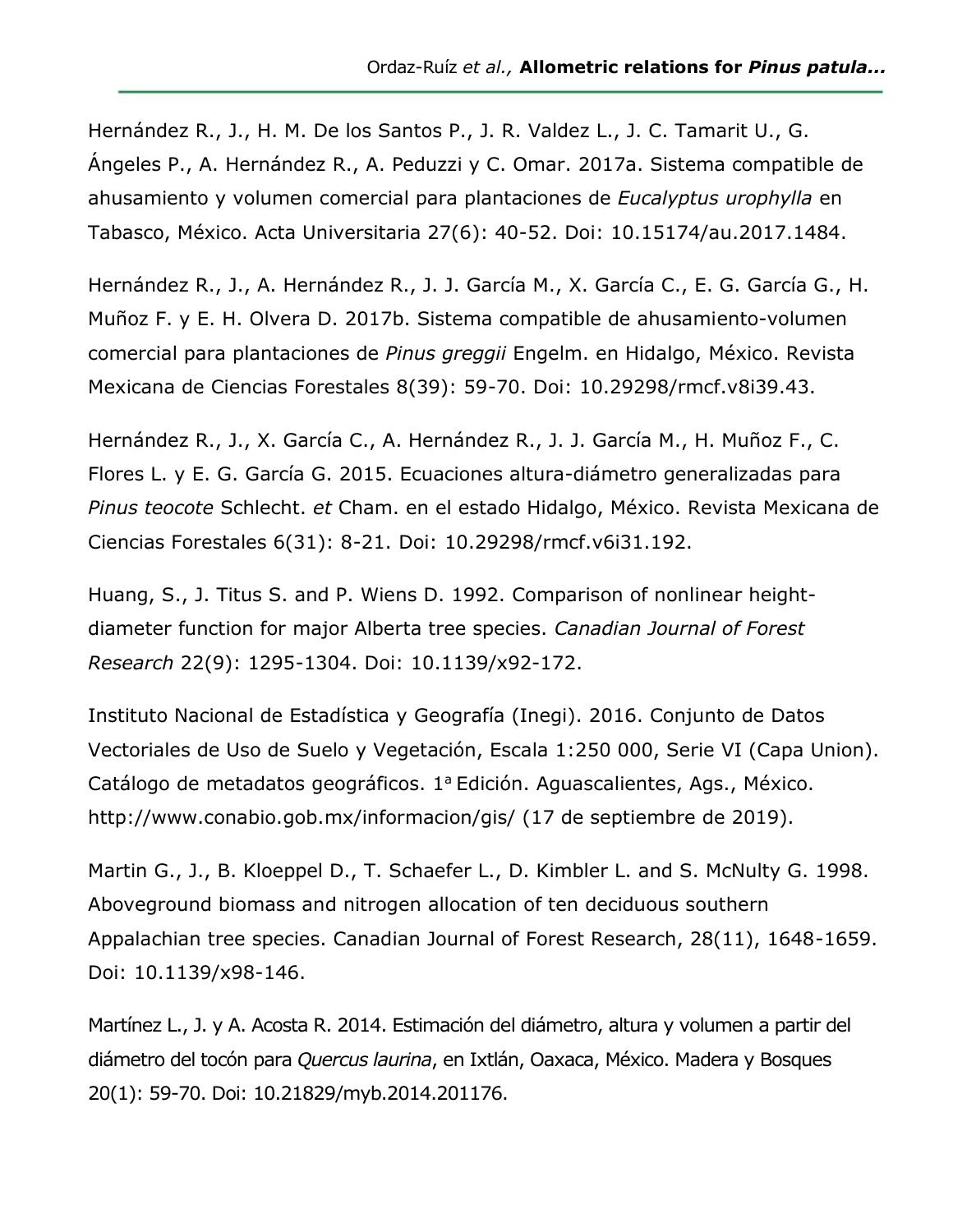Méndez G., J., S. L. Luckie N., M. Á. Capó A. y J. A. Nájera L. 2011. Ecuaciones Alométricas y Estimación de Incrementos en Biomasa Aérea y Carbono en una Plantación mixta de *Pinus devoniana* Lindl. y *P. pseudostrobus* Lindl., En Guanajuato, México. Agrociencia 45(4): 479-491.

Návar C., J., F. J. Rodríguez F. y P. A. Domínguez C. 2013. Ecuaciones Alométricas para árboles tropicales: aplicación al inventario forestal de Sinaloa, México. Agronomía Mesoamericana 24(2): 347-356.<https://www.scielo.sa.cr/pdf/am/v24n2/a11v24n2.pdf> (21 de mayo de 2020).

Niklas, K. J. 1995. Size-dependent allometry of tree height, diameter and trunk-taper. Annals of Botany 75(3): 217-227. Doi: 10.1006/anbo.1995.1015.

Picard, N., A. L. Saint y M. Henry. 2012. Manual de Construcción de ecuaciones alométricas para estimar el volumen y la biomasa de los árboles, del trabajo de campo a la predicción. FAO-CIRAD. Roma, Italia. 221 p.

Pompa G., M., J. Corral R., M. Díaz V. y M. Martínez S. 2009. Función de ahusamiento y volumen compatible para *Pinus arizonica* Engelm., en el Suroeste de Chihuahua. Revista Ciencia Forestal en México 34(105): 119-136.

[https://cienciasforestales.inifap.gob.mx/index.php/ejemplares \(21](https://cienciasforestales.inifap.gob.mx/index.php/ejemplares%20(21) de mayo de 2020).

Protectora de Bosques del Estado de México (Probosque). 1990. Sedemex: Segundo Estudio Dasonómico del Estado de México. Gobierno del Estado de México. Toluca, México. 334 p.

Protectora de Bosques del Estado de México (Probosque). 2019. Desarrollo forestal. [http://Probosque.edomex.gob.mx/conservacion\\_forestal](http://probosque.edomex.gob.mx/conservacion_forestal) (17 de agosto de 2019).

Prodan, M., R. Peters, F. Cox y P. Real. 1997. Mensura Forestal. Instituto Interamericano de Cooperación para la Agricultura (IICA)/ Deutsche Gesellschaftfur Technische Zusammenarbeit (GTZ) GmbH. San José, Costa Rica. 586 p.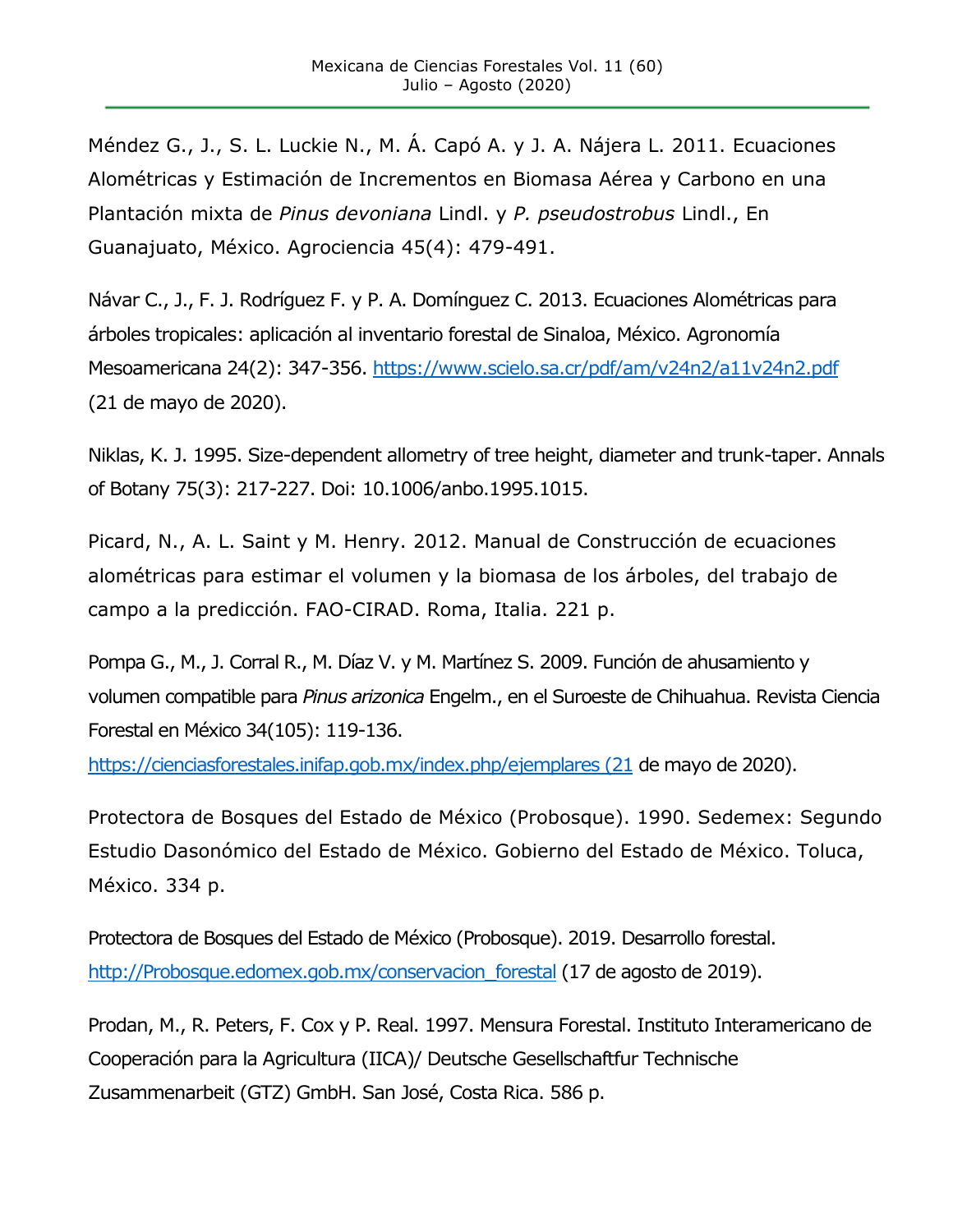Quiñonez B., G., F. Cruz C., B. Vargas L. y J. Hernández F. 2012. Estimación del diámetro, altura y volumen a partir del tocón para especies forestales de Durango. Revista Mexicana de Ciencias Forestales 3(9): 23-39. Doi: 10.29298/ rmcf.v3i9.535

Statistical Analysis System (SAS) Institute Inc., 2008. SAS/STAT® 9.2 User's Guide Second Edition. SAS Institute Inc. Raleigh, NC, USA. S. 238 p.

Secretaría del Medio Ambiente y Recursos Naturales- Comisión Nacional Forestal (Semarnat-Conafor). 2015a. Superficies de Plantaciones Forestales Comerciales Maderables establecidas (2000-2014).

[http://www.conafor.gob.mx:8080/documentos/docs/43/6022Superficies%20de%20](http://www.conafor.gob.mx:8080/documentos/docs/43/6022Superficies%20de%20plantaciones%20forestales%20comerciales%20maderables%20establecidas%20en%202000-2014.pdf) [plantaciones%20forestales%20comerciales%20maderables%20establecidas%20en](http://www.conafor.gob.mx:8080/documentos/docs/43/6022Superficies%20de%20plantaciones%20forestales%20comerciales%20maderables%20establecidas%20en%202000-2014.pdf) [%202000-2014.pdf](http://www.conafor.gob.mx:8080/documentos/docs/43/6022Superficies%20de%20plantaciones%20forestales%20comerciales%20maderables%20establecidas%20en%202000-2014.pdf) (17 de agosto de 2019).

Secretaría del Medio Ambiente y Recursos Naturales- Comisión Nacional Forestal (Semarnat-Conafor). 2015b. Principales Especies Maderables establecidas en PFC por Entidad Federativa (2000-2014).

[http://www.conafor.gob.mx:8080/documentos/docs/43/6019Principales%20especie](http://www.conafor.gob.mx:8080/documentos/docs/43/6019Principales%20especies%20maderables%20establecidas%20en%20PFC%20por%20Entidad%20Federativa%20en%202000%20-%202014.pdf) [s%20maderables%20establecidas%20en%20PFC%20por%20Entidad%20Federativ](http://www.conafor.gob.mx:8080/documentos/docs/43/6019Principales%20especies%20maderables%20establecidas%20en%20PFC%20por%20Entidad%20Federativa%20en%202000%20-%202014.pdf) [a%20en%202000%20-%202014.pdf](http://www.conafor.gob.mx:8080/documentos/docs/43/6019Principales%20especies%20maderables%20establecidas%20en%20PFC%20por%20Entidad%20Federativa%20en%202000%20-%202014.pdf) (17 de agosto de 2019).

Secretaría del Medio Ambiente y Recursos Naturales- Comisión Nacional Forestal (Semarnat-Conafor). 2014a. Unidad de Comunicación Social: Boletín 77. México.

http://www.conafor.gob.mx:8080/documentos/docs/7/5752M%C3%A9xico%20cue nta%20con%20270%20mil%20hect%C3%A1reas%20de%20%20Plantaciones%20 Forestales%20Comerciales.pdf (17 de agosto de 2019).

Secretaría del Medio Ambiente y Recursos Naturales- Comisión Nacional Forestal (Semarnat-Conafor). 2014b. Programas Específicos de Intervención Institucional, Programas de Plantaciones Forestales Comerciales.

[https://www.gob.mx/cms/uploads/attachment/file/251747/Programa\\_especifico\\_de](https://www.gob.mx/cms/uploads/attachment/file/251747/Programa_especifico_de_intervencion_institucional_Plantaciones_Forestales_Comerciales_2014-2018.pdf) [\\_intervencion\\_institucional\\_Plantaciones\\_Forestales\\_Comerciales\\_2014-2018.pdf](https://www.gob.mx/cms/uploads/attachment/file/251747/Programa_especifico_de_intervencion_institucional_Plantaciones_Forestales_Comerciales_2014-2018.pdf) (20 de agosto de 2019)